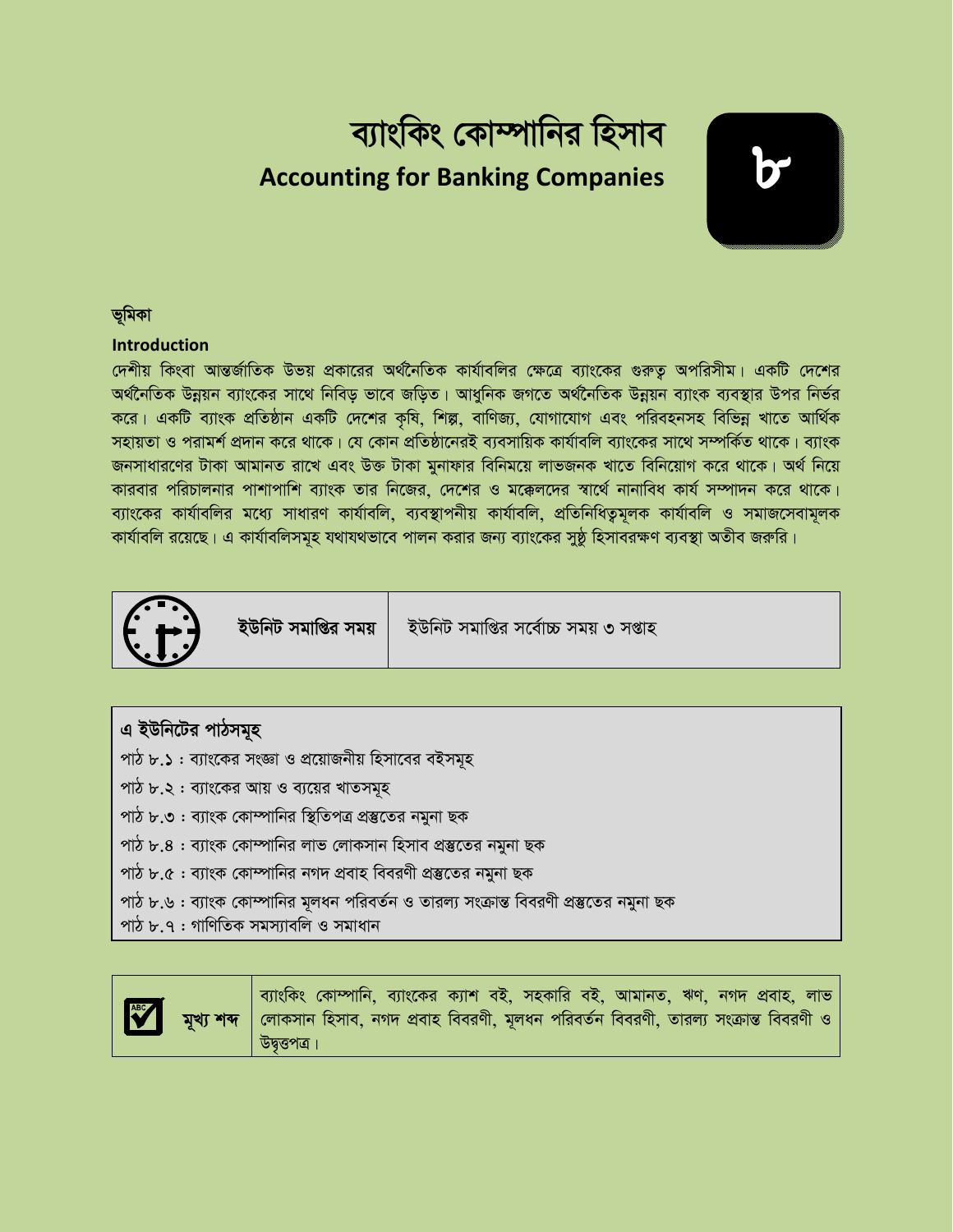পাঠ-৮.১

## ব্যাংকের সংজ্ঞা ও প্রয়োজনীয় হিসাবের বইসমূহ

Definition and necessary books of accounts of bank



উদ্দেশ্য

এ পাঠ শেষে আপনি-

- ব্যাংকিং প্রতিষ্ঠানের সংজ্ঞা বলতে পারবেন।
- ব্যাংকিং প্রতিষ্ঠানের প্রয়োজনীয় হিসাবের বইগুলো চিনতে পারবেন।

### ব্যাংকের সংজ্ঞা II

### **Definition of bank**

ব্যাংক একটি আর্থিক প্রতিষ্ঠান। এ প্রতিষ্ঠান জনসাধারণের নিকট হতে আমানত সংগ্রহ করে, জনগণকে ঋণ প্রদান করে, নোট ইস্যু করে এবং বিভিন্ন প্রকার ব্যবসায়িক ও আর্থিক লেনদেন সম্পাদনের মাধ্যমে দেশের অর্থনৈতিক উন্নয়নে প্রত্যক্ষ ও পরোক্ষভাবে অংশগ্রহণ করে থাকে। বাংলাদেশে প্রচলিত ১৯৯৪ সালের কোম্পানি আইনে বলা হয়েছে, ''যে প্রতিষ্ঠান প্রধানত: চলতি বা অন্য কোনো হিসেবের মাধ্যমে জনগণের নিকট হতে টাকা আমানত হিসেবে গ্রহণ করে চেক বা আদেশ পত্রের মাধ্যমে উক্ত টাকা উত্তোলনের সুযোগ দান করে, উহাকে ব্যাংক বলা হয়।'' ব্যাংক একদিকে জনসাধারণের টাকা আমানত রাখে, অপরদিকে উক্ত টাকা সুদ অথবা মুনাফার বিনিময়ে লাভজনক খাতে বিনিয়োগ করে। ব্যাংক কী, তা বোঝার জন্য আমরা কতিপয় বিখ্যাত মনিষীর উক্তি লক্ষ্য করি :

"Bank is a financial intermediary institution which deals in loans and advances"--- Cairn Cross.

"Bank is an institution which collects idle money temporarily from the public and lends to other people as per need."--- R.P. Kent.

"Bank provides service to its clients and in turn receives perquisites in different forms."--- P.A. Samuelson.

"Bank is such an institution which creates money by money only."--- W. Hock.

"Bank is such a financial institution which collects money in current, savings or fixed deposit account; collects cheques as deposits and pays money from the depositors account through cheques."--- Sir John Pagette.

মোট কথা হলো, যে প্রতিষ্ঠান অর্থ ও ঋণের কারবারের সাথে জড়িত থাকে তাকে ব্যাংক বলে। ব্যাংক প্রতিষ্ঠানটি ব্যাংকিং কাৰ্যাবলির পাশাপাশি সমাজ সেবামূলক ও প্রতিনিধিতুমূলক নানাবিধ অর্থনৈতিক কার্য সম্পাদন করে থাকে।

### প্রয়োজনীয় হিসাবের বইসমূহ

### Necessary books of accounts of bank

যে কোনো প্রতিষ্ঠানের সঠিক আর্থিক অবস্থা নির্ণয়ের জন্য সুষ্ঠ হিসাবরক্ষণ অতীব জরুরি। ব্যাংকিং প্রতিষ্ঠানকে সুষ্ঠভাবে হিসাব সংরক্ষণের জন্য নিম্নেবর্ণিত প্রয়োজনীয় হিসাবের বইসমূহ সংরক্ষণ করতে হয় :

 $\mathsf{S}$ । নগদান বই (Cash book):

- a) Daily counter receipts book
- b) Daily counter payment book
- c) Sectional cash book
- d) Cash balance book
- e) General cash book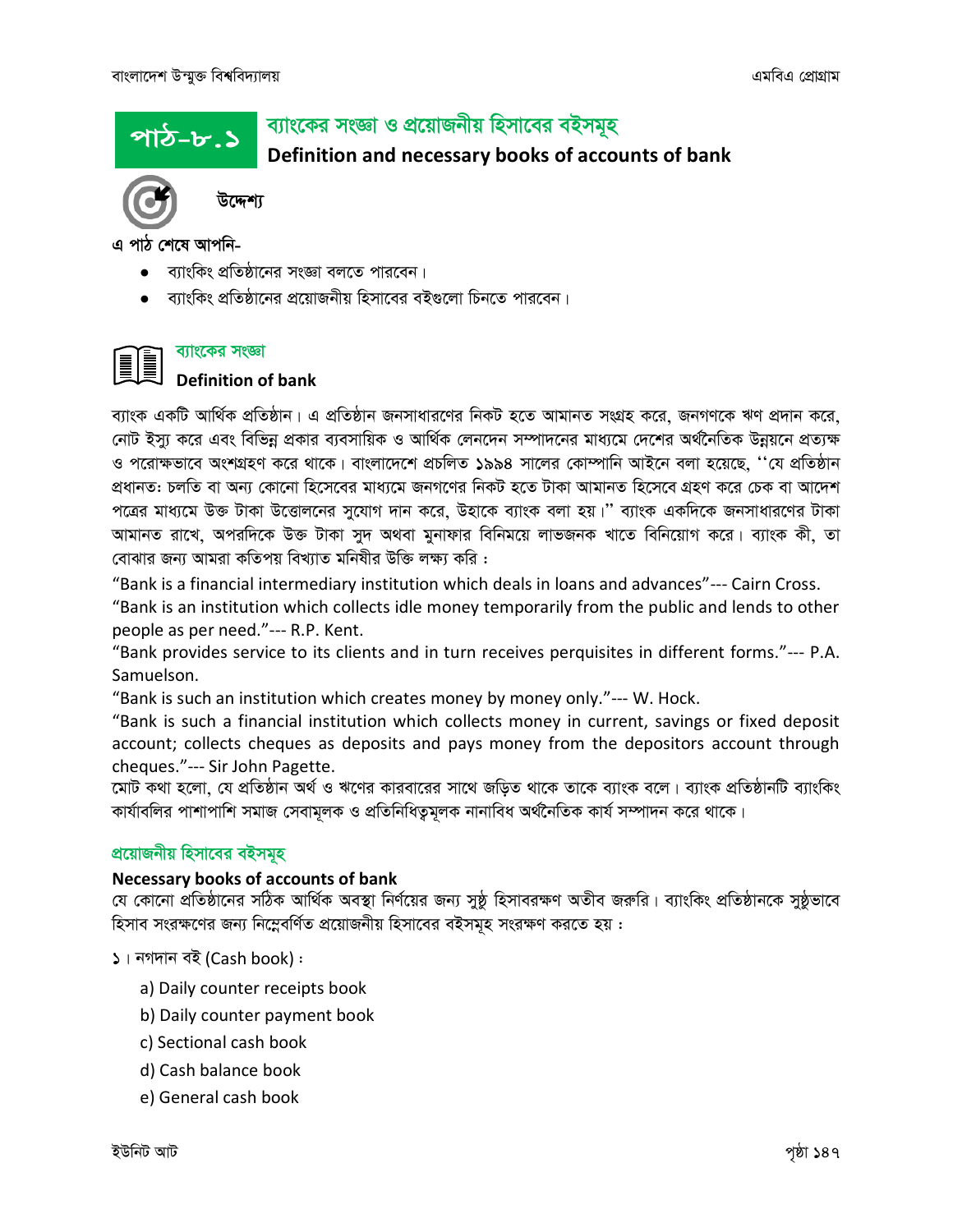২। বিভিন্ন দৈনিক বই এবং রেজিস্টার (Different day books and registers):

- a) Bills discounted book
- b) Bills payable book
- c) Transfer journal
- d) Proper journal
- e) Demand draft register
- f) Bills for collection register
- g) Share security register
- h) Safe custody registers
- ৩। খতিয়ানসমূহ (Ledgers) :
	- a) Current accounts ledger
	- b) Savings accounts ledger
	- c) Fixed deposit accounts ledger
	- d) Investment ledger
	- e) Bills discounted and purchase ledger
	- f) Loan ledger
	- g) Cash ledger

 $\sqrt{3}$ 

- h) Acceptance, endorsement and guarantees on behalf of customers' ledger
- i) General ledger

### সারসংক্ষেপ :

যে আৰ্থিক প্ৰতিষ্ঠান জনসাধারণের নিকট হইতে আমানত সংগ্ৰহ করে, জনসাধারণকে ঋণ প্রদান করে, নোট ইস্যু করে এবং বিভিন্ন প্রকার ব্যবসায়িক ও আর্থিক লেনদেন সম্পাদনের মাধ্যমে দেশের অর্থনৈতিক উন্নয়নে প্রত্যক্ষ ও পরোক্ষভাবে অংশগ্রহণ করে থাকে তাকে ব্যাংক বলে। ব্যাংকের প্রকৃতি অনুযায়ী ব্যাংক নানাবিধ হিসাবের বই সংরক্ষণ করে থাকে। যথা : নগদান বই, বিভিন্ন দৈনিক সহায়ক বই, নানাবিধ রেজিস্টার ও খতিয়ান।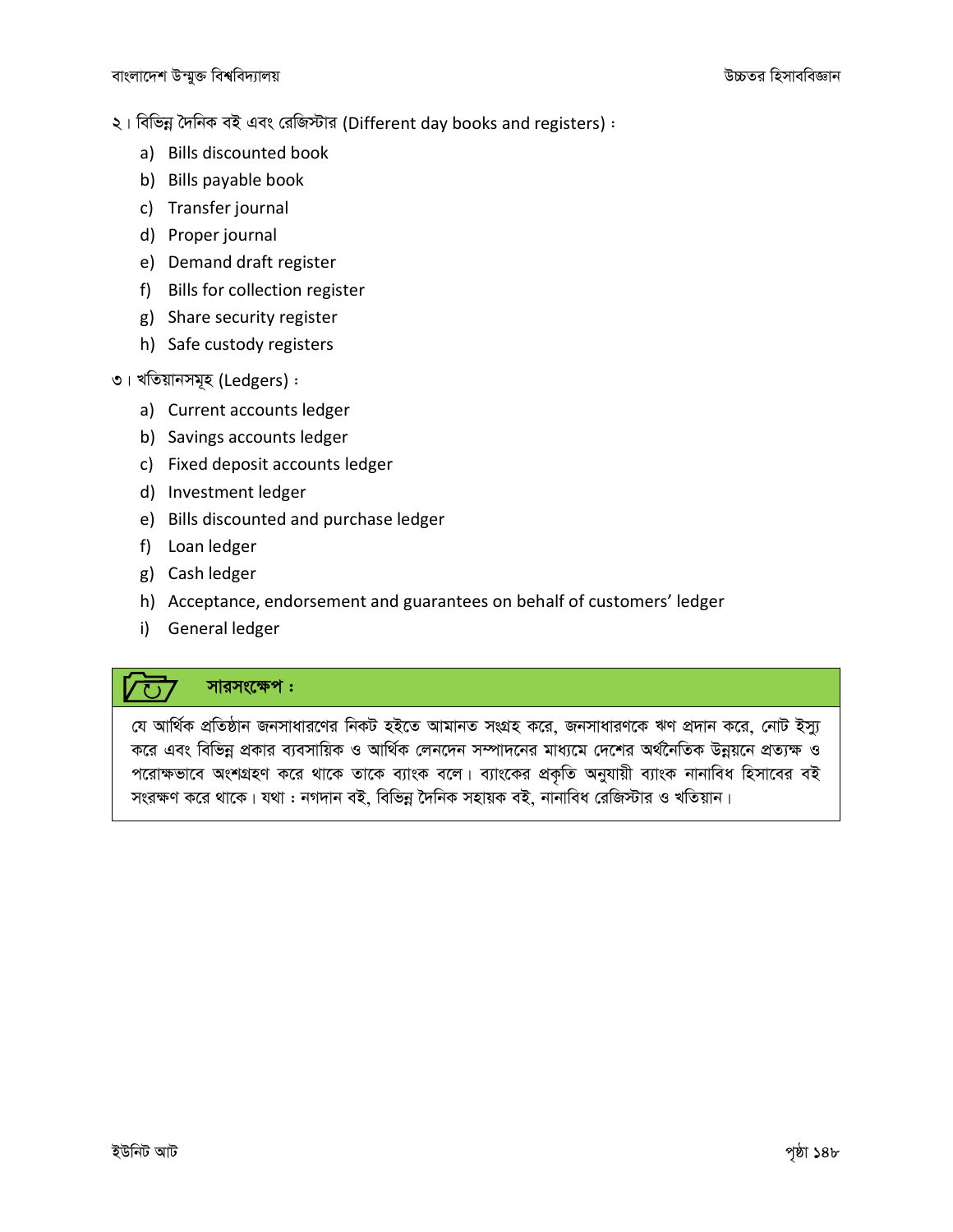### ব্যাংকের আয় ও ব্যয়ের খাতসমূহ পাঠ-৮.২

**Heads of Income and Expenditures of a Bank** 



উদ্দেশ্য

এ পাঠ শেষে আপনি-

- ব্যাংকিং প্রতিষ্ঠানের আয়ের উৎসসমূহ কী তা বলতে পারবেন।
- ব্যাংকিং প্রতিষ্ঠানের ব্যয়ের খাতগুলো কী তা বলতে পারবেন।



### ব্যাংকের আয়ের উৎসসমূহ

## Heads of income of a bank

ব্যাংক তার মক্কেলগণের নিকট হতে অর্থ আমানত হিসেবে সংগ্রহ করে এবং সংগৃহীত আমানত বিভিন্ন লাভজনক খাতে বিনিয়োগের মাধ্যমে আয় করে থাকে। এছাড়াও ব্যাংকিং প্রতিষ্ঠান সাধারণ ব্যাংকিং কার্যাবলির পাশাপাশি সমাজ সেবামূলক ও প্রতিনিধিত্বমূলক নানাবিধ অর্থনৈতিক কার্য সম্পাদন করে তার আয়ের উৎস সৃষ্টি করে। নিম্নে ব্যাংকের আয়ের উৎসগুলো উল্লেখ করা হলো :

- i) Interest on overdraft and loans
- ii) Discount receipts on discounted bills
- iii) Commission on exchange and brokerage
- iv) Interest on investments, dividend and rents receipts
- v) Fees from current account
- vi) Account transfer fees
- vii) Money transfer fees
- viii) Online transfer fees
- ix) Account closing fees
- x) Net profit on sale of investments, gold, land, premises and other assets
- xi) Fees from safe vault
- xii) Check or bills collection fees

### ব্যাংকের ব্যায়ের খাতসমূহ

### Heads of expenditurea of a bank

ব্যাংকিং প্রতিষ্ঠান তার যাবতীয় আয় হতে নানাবিধ খাতে ব্যয় নির্বাহ করে থাকে। ব্যাংকের যাবতীয় আয় হতে ব্যয় বাদ দেয়ার পর তার লাভ বা মুনাফা নির্ণয় করা হয়। নিম্নে ব্যাংকের ব্যয়ের খাতগুলো উল্লেখ করা হলো :

- i) Interest paid on all kinds of deposits
- ii) Staff salaries
- iii) Office rent
- iv) Postage and online charges
- v) Printing and stationary expenses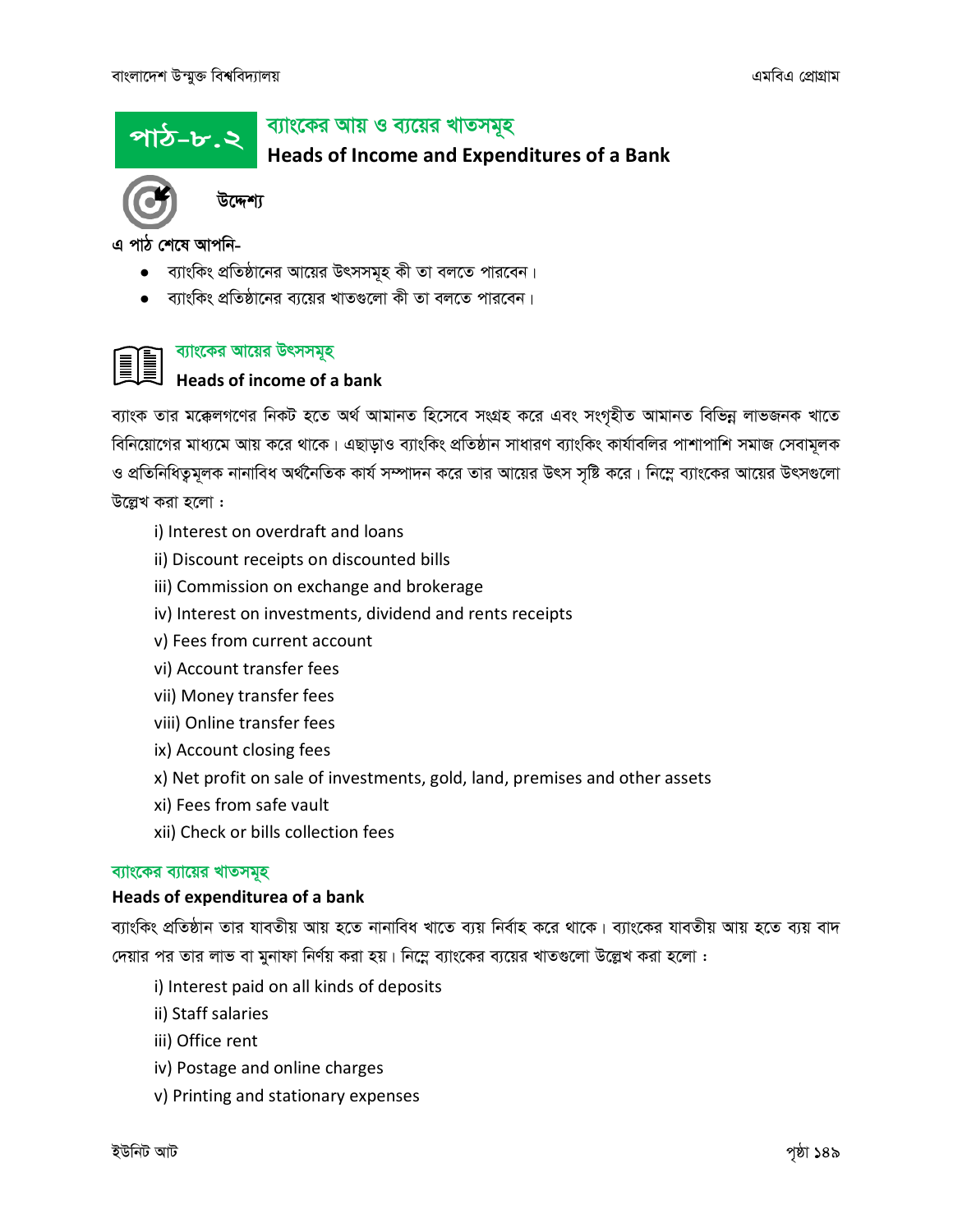- vi) Depreciation on assets
- vii) Repairing charge of banking company's properties
- viii) Insurance expenses
- ix) Lighting expenses
- x) Net loss on sale of investments, gold, land, premises and other assets.
- xi) Loss on sale of non-banking assets
- xii) Corporate tax

### সারসংক্ষেপ:  $\sqrt{O}$

ব্যাংক একদিকে জনসাধারণের টাকা আমানত রাখে, অপরদিকে উক্ত টাকা সুদ অথবা মুনাফার বিনিময়ে লাভজনক খাতে বিনিয়োগ করে। মূলত জনগণের আমানতের উপর সুদ অথবা মুনাফা প্রদান হলো ব্যাংকের মোটা অংকের খরচ। অপরপক্ষে, জনগণের আমানত লাভজনক খাতে বিনিয়োগ করে প্রাপ্ত মুনাফাই হলো ব্যাংকের মূল আয়ের উৎস।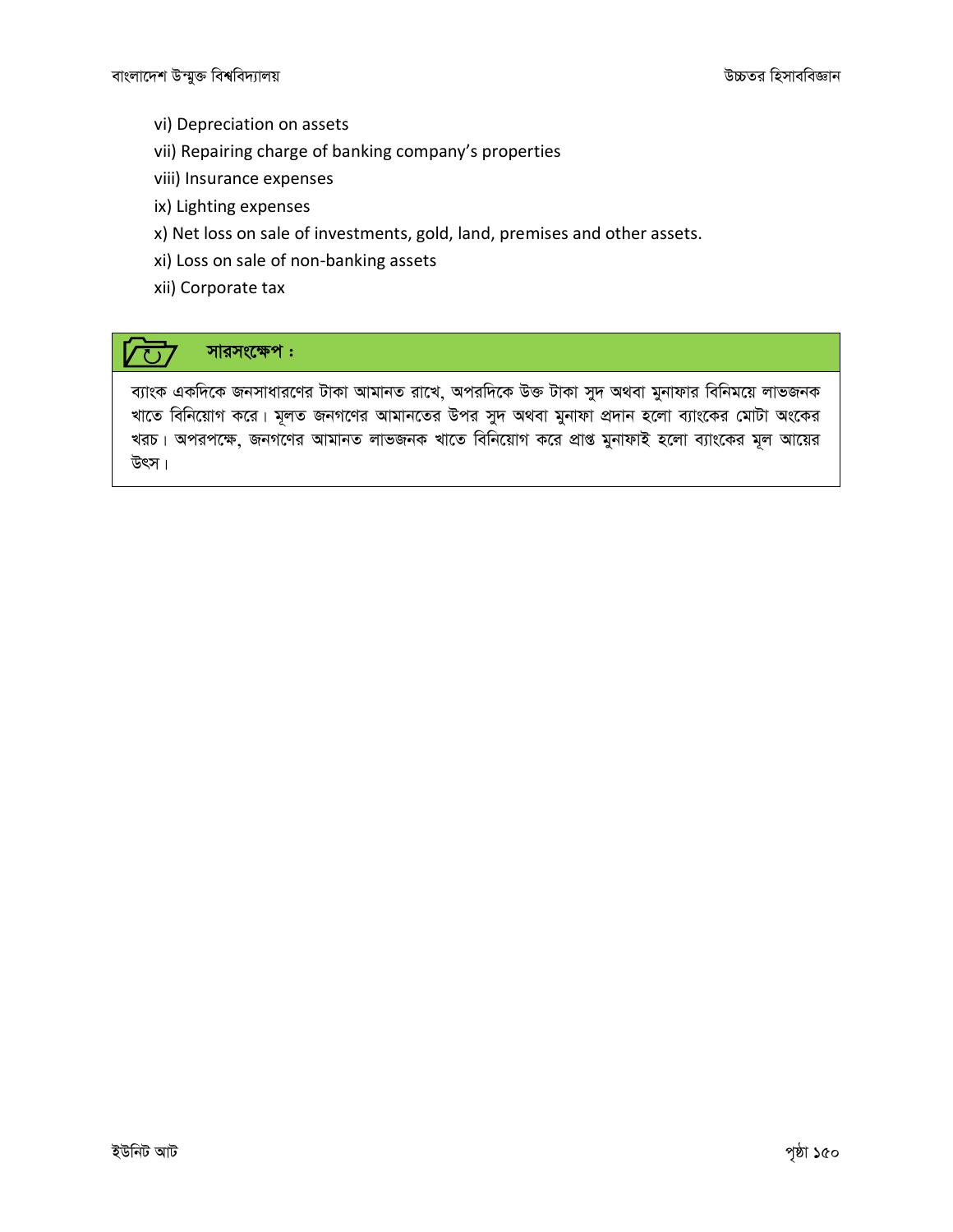### ব্যাংক কোম্পানির স্থিতিপত্র প্রস্তুতকরণ <u>পাঠ-৮.৩</u>

Preparation of balance sheet of Banking Company



উদ্দেশ্য

এ পাঠ শেষে আপনি-

• ব্যাংকিং কোম্পানির স্থিতিপত্র তৈরির নমুনা ছক সম্পর্কে ধারণা লাভ করতে পারবেন।

### ব্যাংক কোম্পানির স্থিতিপত্র প্রস্তুতকরণ Î

### E Preparation of balance sheet of Banking Company

অন্যান্য ব্যবসায় প্রতিষ্ঠানের মতো ব্যাংকিং প্রতিষ্ঠানও নির্দিষ্ট হিসাবকালের শেষে কারবারের ফলাফল ও আর্থিক অবস্থা নিরুপণের জন্য লাভ-ক্ষতি হিসাব ও উদ্বত্তপত্র প্রণয়ন করে। ব্যাংক কোম্পানি আইন, ১৯৯১ এর (৩৮) ধারা অনুযায়ী প্ৰত্যেকটি ব্যাংক কোম্পানিকে চূড়ান্ত হিসাব প্ৰস্তুত করতে হয়। পূর্বে এ ধারায় উল্লেখিত প্রথম তফসিলে প্রদর্শিত ছক অনুসারে শুধুমাত্র লাভ-ক্ষতি হিসাব ও উদ্বত্তপত্র প্রস্তুত করতে হয়। কিন্তু ১৮/০৪/২০০০ ইং তারিখে ইস্যুকত বাংলাদেশ ব্যাংকের বিআরপিডি সারকুলার নং-৩ এর মাধ্যমে ৩০/০৩/২০০০ ইং তারিখ হতে IAS-30 এর সাথে সংগতি রেখে প্রত্যেকটি ব্যাংকের জন্য উক্ত ব্যাংক কোম্পানি আইনের একই ধারায় উল্লেখিত প্রথম তফসিলে বর্ণিত পরিবর্তিত ছক অনুযায়ী চারটি হিসাব বিবরণীসমূহ প্রস্তুত করা বাধ্যতামূলক মর্মে নির্দেশ প্রদান করা হয়েছে। যথা : a) Profit and Loss Account b) Balance Sheet c) Cash Flows Statement d) Statement of Change in Equity (capital).

এ পাঠে আমরা ব্যাংকিং কোম্পানির উদ্বত্তপত্র প্রস্তুতকরণের নিয়মাবলি সম্পর্কে জানবো। ব্যাংকিং কোম্পানি আইন ১৯৯১ ধারা-৩৮ (সংশোধিত ২০০৩ পর্যন্ত) আন্তর্জাতিক হিসাব মান-৩০ এবং বাংলাদেশ ব্যাংক BRPD Circulation-14,তারিখঃ ২০.০৩.২০০৩ অনুযায়ী ব্যাংকিং কোম্পানির উদ্বত্তপত্র Vertical form-এ তৈরি করতে হয় এবং তাতে দুটি অংশ থাকে : (ক) সম্পত্তির অংশ ও (খ) দায় ও মূলধনের অংশ। প্রথম অংশে সম্পত্তিসমূহ প্রদর্শন করতে হয় এবং শেষাংশ দায়সমূহ প্রদর্শন করতে হয়। ব্যাংকিং কোম্পানি আইন ১৯৯১ ধারা-৩৮ তফসিল-১ (২০১৩ পর্যন্ত সংশোধিত) তে যে ছক উল্লেখ করা হয়েছে তার কোনো পরিবর্তন করা যাবে না। প্রত্যেক ব্যাংক কোম্পানিকে এ ছক অনুসরণ করতে হয়। নিম্নে সম্পদ ও সম্পত্তি এবং দায়সমূহ ও মূলধন অংশের নীতি অনুসরণ করে উদ্বত্তপত্র প্রনয়নের নিয়মাবলি আলোচনা করা হলো :

### ব্যাংক কোম্পানিসমূহের উদ্বর্তপত্রের সম্পদ ও সম্পত্তির অংশ

### Assets and properties part of the balance sheet of banking companies

ব্যাংক কোম্পানির উদ্বর্তপত্রের সম্পদ ও সম্পত্তির অংশ নিম্নলিখিত দফাগুলো উল্লেখ করতে হয়ঃ

- ১। হাতে নগদ ও কেন্দ্রীয় ব্যাংকে জমা (Cash in hand and with Central Bank) : প্রতিনিয়ত ব্যাংকের হাতে যে পরিমাণ নগদ অর্থ থাকে তা-ই ব্যাংকের হাতে নগদ (Cash in hand), যার সাহায্যে ব্যাংক মাক্কেলদের দৈনন্দিন চাহিদা মিটিয়ে থাকে। এছাড়াও প্রতিটি বাণিজ্যিক ব্যাংক তার তারল্যের অতিরিক্ত অর্থ সঞ্চিতি হিসাবে কিছু অংশ কেন্দ্রীয় ব্যাংকে জমা রাখে, যাকে কেন্দ্রীয় ব্যাংকে জমা (Cash with Central Bank) বলা হয়। ব্যাংকের উদ্বৰ্তপত্ৰের সম্পত্তি পাৰ্শ্বে Cash in hand and with Central Bank দফাটি সৰ্বপ্ৰথম প্ৰদৰ্শন করতে হয়। নগদ অর্থের মধ্যে বৈদেশিক মুদ্রার পরিমাণ আলাদা করে দেখাতে হয়।
- ২। অন্যান্য ব্যাংকে জমা (Balance with other banks) : প্রতিটি বাণিজ্যিক ব্যাংক তার তারল্যের অতিরিক্ত কিছু অর্থ অন্যান্য বাণিজ্যিক ব্যাংকে জমা রাখে। ব্যাংকের উদ্বর্তপত্রের সম্পত্তি পার্শ্বে অন্যান্য ব্যাংকে জমাকৃত অর্থের পরিমাণ বিস্তারিত বিবরণসহ উল্লেখ করতে হয়।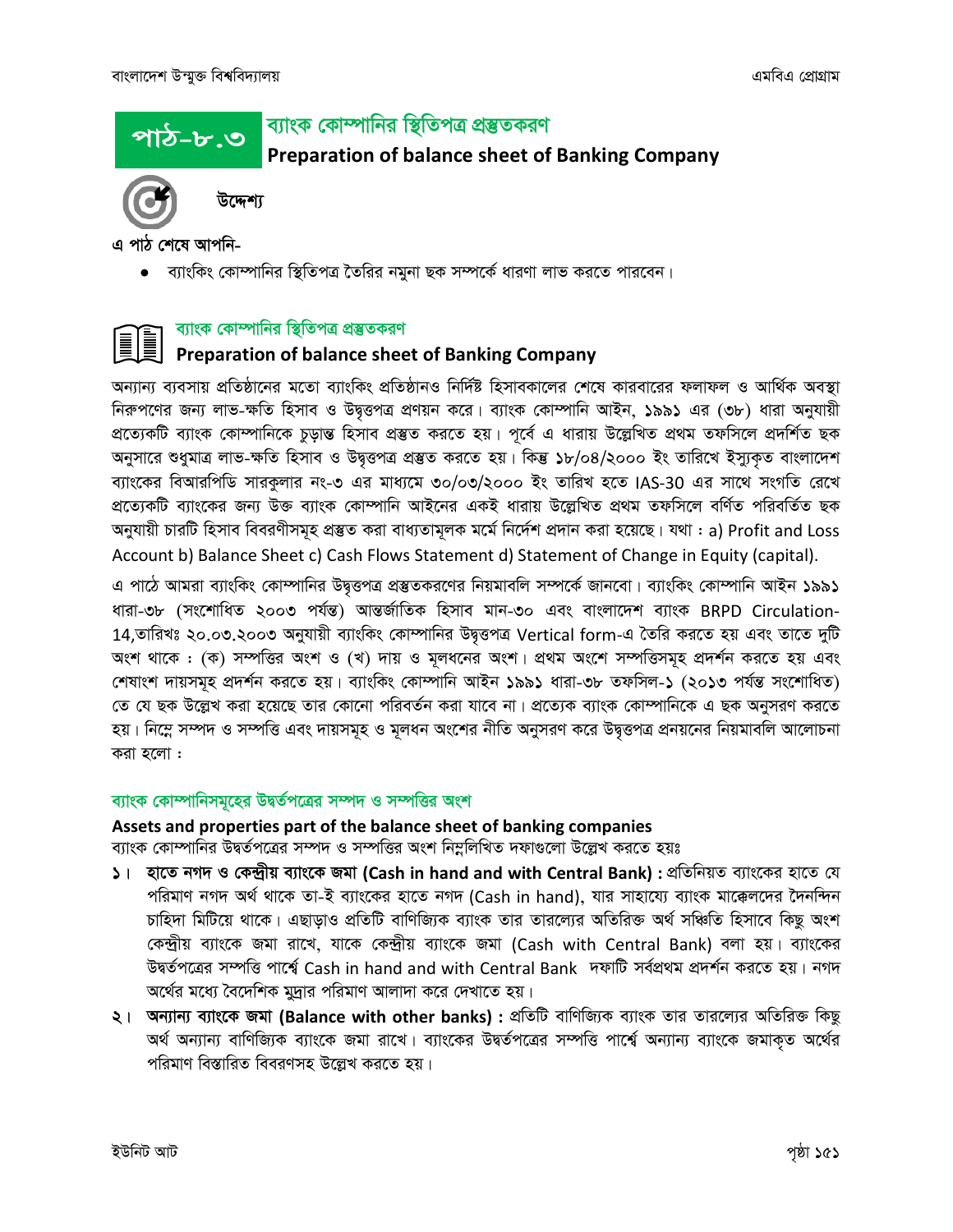- ৩। চাহিদা মাত্র বা স্বল্প নোটিশে দেয় অর্থ (Money at call or short notice) : অনেক সময় ব্যাংক সাত দিনের মধ্যে বা স্বল্প নোটিশে বা চাহিদা মাত্র পরিশোধ করতে হবে এ শর্তে মক্কেলদেরকে ঋণ দিয়ে থাকে। এরুপ নোটিশে বা চাহিদামাত্র পরিশোধ্য ঋণ ব্যাংকের উদ্বৃত্তপত্রের সম্পত্তি পার্শ্বে আলাদা শিরোনামে প্রদর্শন করতে হয়।
- 8। বিনিয়োগ (Investments) : ব্যাংক তার সংগৃহিত আমানত সরকারি সিকিউরিটি, শেয়ার, ঋণপত্র কিংবা স্বর্ণ ইত্যাদিতে বিনিয়োগ করে থাকে। এরুপ বিনিয়োগের অর্থ ব্যাংকের উদ্বর্তপত্রের সম্পত্তি পার্শ্বে আলাদা শিরোনামে প্রদর্শন করতে হয়।
- $\mathfrak{C}$ । ঋণ ও অগ্রিম (Loans and advances): +দশি বা বিদেশি সুনামধারী ব্যক্তি এবং প্রতিষ্ঠানকে ব্যাংক Loan, Cash credit, Overdraft ইত্যাদি ঋণ বা অগ্রিম প্রদান করে থাকে। এরুপ ঋণ বা অগ্রিম অর্থ ব্যাংকের উদ্বত্তপত্রের সম্পত্তি পার্শ্বে বাংলাদেশ ও বাংলাদেশের বাহিরের Loans and advances শিরোনামে প্রদর্শন করতে হয়।
- ৬। বাট্টাকৃত ও ক্রীত বিল (Bills discounted and purchased): সরকারি ট্রেজারি বিল ছাড়া অন্যান্য সকল বাট্টাক্ত ও ক্রীত বিলগুলোতে বাংলাদেশে ও বাংলাদেশের বাইরের প্রদেয় Bills discounted and purchased এ দুই শিরোনামে দেখাতে হয়।
- ৭। ভূমি, ইমারত, আসবাবপত্র ও সরঞ্জাম ইত্যাদি সম্পত্তি (Land, buildings, furnitute and equipment) : এ পর্যায়ে ব্যাংকের প্রাঙ্গন, ভূমি ও দালানকোঠা, আসবাবপত্র ইত্যাদি ক্রয়মূল্যে দেখাতে হয়। দালানকোঠাসহ অন্যান্য এরূপ সম্পত্তির অবচয় থাকলে তা বাদ দিয়ে দেখাতে হয়।
- ৮। অন্যান্য স্থায়ী সম্পত্তি (Other fixed assets) : ব্যাংকের কাজে ব্যবহৃত মোটর গাড়ী, যন্ত্রপাতি ইত্যাদির পুঞ্জিভূত অবচয় বাদ দিয়ে Other fixed assets শিরোনামে দেখাতে হয়। নিম্নলিখিত সম্পদগুলোকে এ শ্রেণির আওতাভুক্তঃ
	- (ক) সাবসিডিয়ারি বা অধীনস্থ কোম্পানির শেয়ারে বিনিয়োগ (বাংলাদেশ ও বাংলাদেশের বাইরে),
	- (খ) মজত মনিহারি, স্টাম্প ও মূদ্রণ সামগ্রী ইত্যাদি,
	- (গ) অগ্ৰিম ভাড়া ও বিজ্ঞাপন ইত্যাদি.
	- (ঘ) বিনিয়োগের ওপর ধার্যকৃত বকেয়া সুদ, শেয়ার এবং ডিবেঞ্চার এর কমিশন, দালালি ও অন্যান্য প্রাপ্ত আয়,
	- (ঙ) সিকিউরিটি ডিপোজিট,
	- (চ) প্রাথমিক ব্যয়, সাংগঠনিক ব্যয়, নবায়ন ও উন্নয়ন খরচ এবং অগ্রিম প্রদত্ত ব্যয়,
	- (ছ) শাখা সমন্বয়,
	- (জ) স্থগিত হিসাব.
	- (ঝ) রৌপ্য,
	- $(43)$  অন্যান্য
- ৯। ব্যাংক পর্যায় বহির্ভূত সম্পত্তিসমূহ (Non-banking assets) : ব্যাংক আগাম বা ঋণ প্রদানের সময় ঋণ গ্রহীতাদের নিকট হতে জামানত হিসাবে বিভিন্ন ধরনের সম্পত্তি গ্রহণ করে থাকে। এ ধরনের সম্পত্তিকে ব্যাংক পর্যায় বহির্ভূত সম্পত্তি বা Non-banking assets বলা হয়। ঋণ গ্রহীতা ঋণ পরিশোধে ব্যর্থ হলে এরুপ সম্পত্তি নিলামের মাধ্যমে বিক্রয় করে ঋণের টাকা আদায় করে। এরুপ সম্পত্তিকে সব সময় বাজার মূল্যে দেখাতে হয়। যেক্ষেত্রে বাাজার মূল্য নির্ধারণ করা যায় না, সেক্ষেত্রে আনুমানিক আদায়যোগ্য মূল্য প্রদর্শন করতে হবে।

### ব্যাংক কোম্পানিসমূহের উদ্বর্তপত্রের দায়ের অংশ

### Liabilities part of the balance sheet of banking companies

- ১। অন্যান্য ব্যাংক কোম্পানি হতে গৃহীত ঋণ (Borrowing from other banks) : ব্যাংক, আৰ্থিক প্ৰতিষ্ঠান ও ব্যাংকের এজেন্টের নিকট হতে যে অংকের ঋণ গ্রহণ করে থাকে তা বাংলাদেশ ও বাংলাদেশের বাইরে এ দুই শিরোনামে দেখাতে হয়।
- ২। আমানত ও অন্যান্য হিসাব (Deposits and other accounts) : ব্যাংক জনসাধারণের নিকট হতে তাদের টাকা আমানত হিসাবে গ্রহণ করে। আমানত বিভিন্ন প্রকারের হয়ে থাকে। আমানত ব্যাংকের জন্য দায়, যা নিম্নে উল্লেখিত শিরোনামে প্রদর্শিত হয় :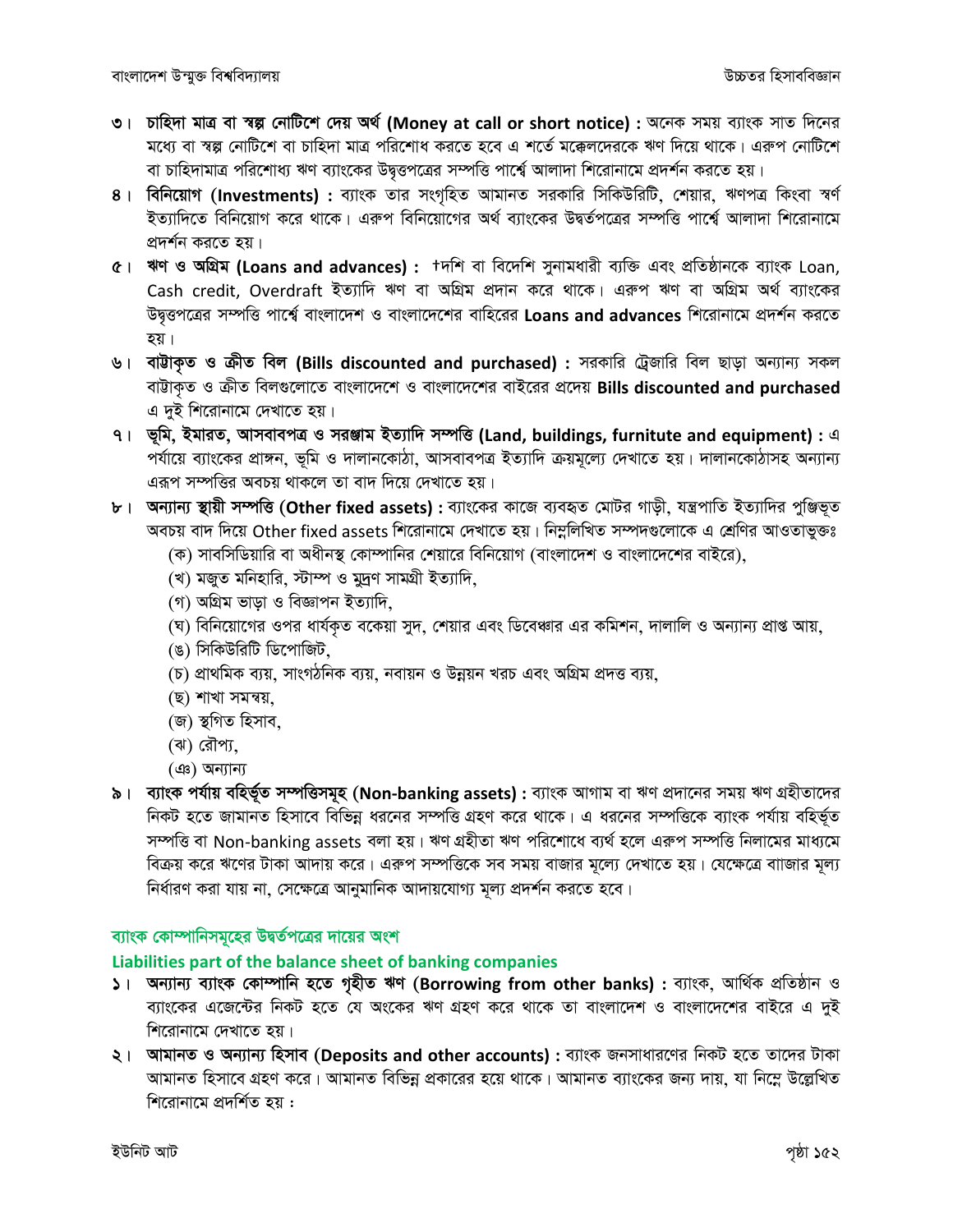- ক) স্থায়ী আমানত (Fixed deposit)
- খ) সঞ্চয়ী আমানত (Savings deposit)
- গ) চলতি আমানত (Current deposit)
- ঘ) পরিশোধযোগ্য বিল (Repayable bills)
- ঙ) বিয়ারার সার্টিফিকেট অব ডিপোজিট (Bearer certificates of deposit)
- চ) অন্যান্য আমানত (Other deposit)
- ৩। মূলধন/শেয়ারহোন্ডারগণের ইক্যুইটি (Capital or owners' equity) : এ অংশে পরিশোধিত মূলধন, বিধিবদ্ধ সঞ্চিতি, অন্যান্য সঞ্চিতি, লাভ-ক্ষতি হিসাবে উদ্বৃত্ত ইত্যাদি প্ৰদৰ্শন করতে হয়।

------- ব্যাংক লিঃ উদ্বত্তপত্ৰ ৩১ ডিসেম্বর, ২০ $^{**}$ 

|                                                                      | টীকা | বৰ্তমান | বছর | পূৰ্ববৰ্তী | বছর |
|----------------------------------------------------------------------|------|---------|-----|------------|-----|
|                                                                      |      | (টাকা)  |     | (টাকা)     |     |
| সম্পত্তি ও সম্পদ                                                     |      |         |     |            |     |
| নগদ তহবিলঃ                                                           |      |         |     |            |     |
| ব্যাংক কোম্পানির নিজের কাছে (বৈদেশিক মুদ্রাসহ)                       |      |         |     |            |     |
| বাংলাদেশ ব্যাংক ও এর এজেন্ট ব্যাংকের সাথে স্থিতি (বৈদেশিক মুদ্রাসহ)  |      |         |     |            |     |
| অন্যান্য ব্যাংক ও আৰ্থিক প্ৰতিষ্ঠানের নিকট গচ্ছিত অৰ্থ               |      |         |     |            |     |
| বাংলাদেশে                                                            |      |         |     |            |     |
| বাংলাদেশের বাইরে                                                     |      |         |     |            |     |
| স্বল্প সময়ের নোটিশে পরিশোধের আহবানযোগ্য অর্থ                        |      |         |     |            |     |
| বিনিয়োগ                                                             |      |         |     |            |     |
| সরকারি                                                               |      |         |     |            |     |
| অন্যান্য                                                             |      |         |     |            |     |
| ঋণ ও অগ্রিম                                                          |      |         |     |            |     |
| ঋণ, নগদ ঋণ, ওভারড্রাফট ইত্যাদি বাট্টাকৃত ও ক্রীত বিল                 |      |         |     |            |     |
| ভূমি, ইমারত, আসবাবপত্র ও সরঞ্জাম ইত্যাদি                             |      |         |     |            |     |
| অন্যান্য স্থায়ী সম্পদ                                               |      |         |     |            |     |
| অ-ব্যাংকিং সম্পদ                                                     |      |         |     |            |     |
| মোট সম্পদঃ                                                           |      |         |     |            |     |
| দায় ও মূলধন ঃ                                                       |      |         |     |            |     |
| দায়সমূহ ঃ                                                           |      |         |     |            |     |
| অন্যান্য ব্যাংক কোম্পানিসহ আৰ্থিক প্ৰতিষ্ঠান ও এজেন্ট হতে গৃহীত কৰ্জ |      |         |     |            |     |
| আমানত ও অন্যান্য হিসাব                                               |      |         |     |            |     |
| চলতি আমানত ও অন্যান্য হিসাব                                          |      |         |     |            |     |
| পরিশোধযোগ্য বিল                                                      |      |         |     |            |     |
| সঞ্চায়ী ব্যাংক আমানত                                                |      |         |     |            |     |
| মেয়াদি আমানত                                                        |      |         |     |            |     |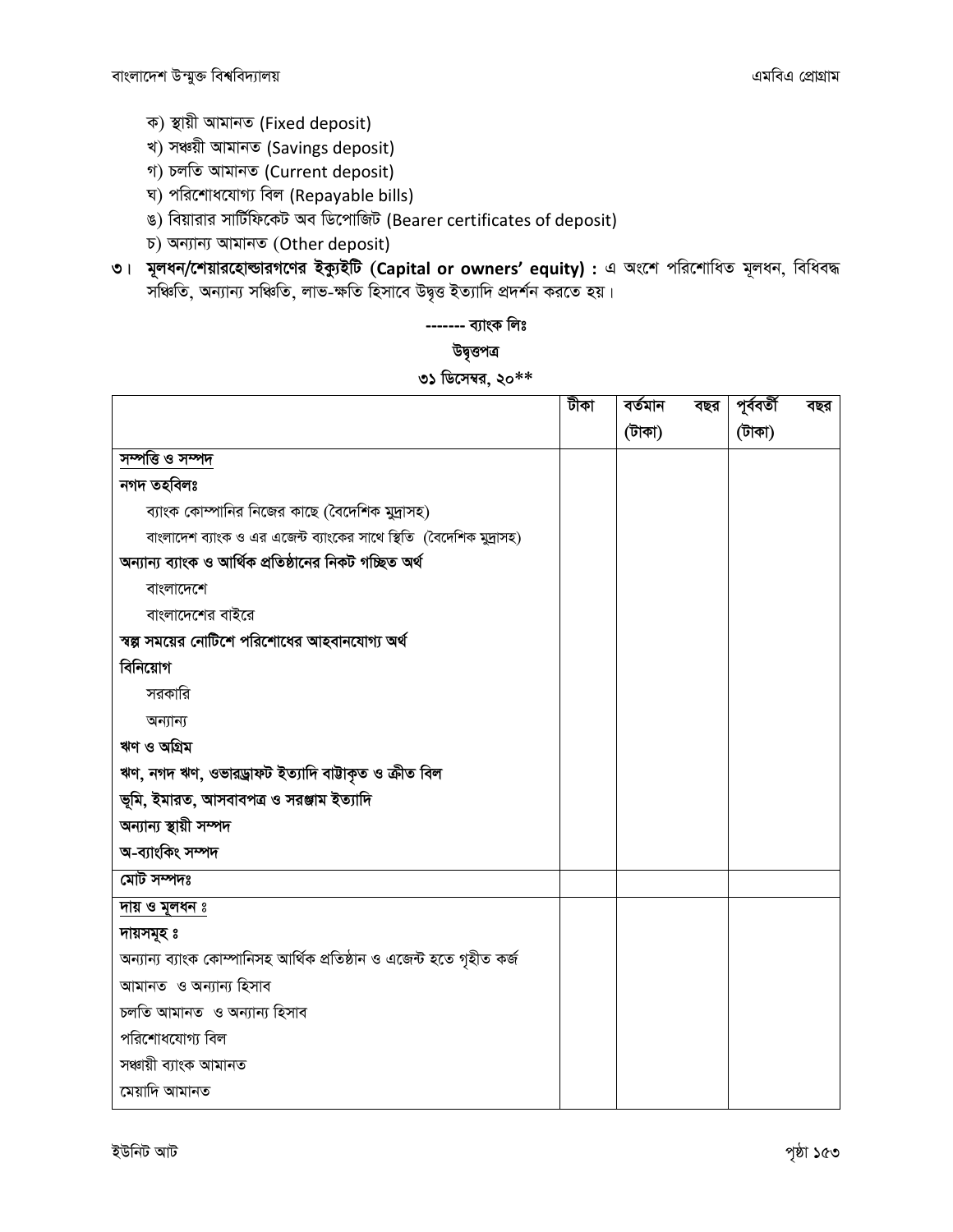| বিয়ারার সার্টিফিকেট অব ডিপোজিট          |  |  |
|------------------------------------------|--|--|
| অন্যান্য আমানত                           |  |  |
| অন্যান্য দায়                            |  |  |
| মোট দায় :                               |  |  |
| <u>মূলধন/শেয়ারহোল্ডারগণের ইক্যুইটি</u>  |  |  |
| পরিশোধিত মূলধন                           |  |  |
| বিধিবদ্ধ সঞ্চিতি                         |  |  |
| অন্যান্য সঞ্চিতি                         |  |  |
| লাভ-ক্ষতি হিসাবে উদ্বত্ত                 |  |  |
| মোট শেয়ারহোল্ডারগণের ইক্যুইটি           |  |  |
| মোট দায় এবং শেয়ারহোল্ডারগণের ইক্যুইটি: |  |  |

### স্থিতিপত্ৰ বৰ্হিভূত দফাসমূহ

|                                                                          | টীকা | বৰ্তমান | বছর | পূৰ্ববৰ্তী | বছর |
|--------------------------------------------------------------------------|------|---------|-----|------------|-----|
|                                                                          |      | (টাকা)  |     | (টাকা)     |     |
| ঘটনা-সাপেক্ষ দায়সমূহ :                                                  |      |         |     |            |     |
| পরিগৃহীত ও পৃষ্ঠাঙ্কিত দায়সমূহ                                          |      |         |     |            |     |
| লেটার অব গ্যারান্টি                                                      |      |         |     |            |     |
| অপ্ৰত্যাহারযোগ্য ঋণপত্র                                                  |      |         |     |            |     |
| সংগ্রহের জন্য গৃহীত বিল                                                  |      |         |     |            |     |
| অন্যান্য ঘটনা-সাপেক্ষ দায়                                               |      |         |     |            |     |
| মেট :                                                                    |      |         |     |            |     |
| অন্যান্য প্ৰতিশ্ৰুতি :                                                   |      |         |     |            |     |
| ডকুমেন্টারী ক্রেডিট এবং স্বল্পমেয়াদী ব্যবসায় সম্পর্কিত লেনদেন          |      |         |     |            |     |
| ক্ৰীত অগ্ৰিম সম্পদ এবং স্থাপিত অগ্ৰিম আমানত                              |      |         |     |            |     |
| অনঙ্কিত আনুষ্ঠানিক চলতি সুবিধাদি, ঋণ সুবিধা এবং অন্যান্য প্ৰতিশ্ৰুতিসমূহ |      |         |     |            |     |
| মেট ঃ                                                                    |      |         |     |            |     |
| ঘটনা-সাপেক্ষ দায়সহ মোট স্থিতিপত্ৰ বহিৰ্ভূত দফাসমূহ                      |      |         |     |            |     |

### সারসংক্ষেপ :  $\sqrt{C}$

বাংলাদেশের ব্যাংকিং কোম্পানি আইন ও আন্তর্জাতিক হিসাব মানের সাথে সংগতি রেখে প্রত্যেকটি দেশীয় ব্যাংকিং<br>কোম্পানি নির্ধারিত ছক মোতাবেক উদ্বৃত্তপত্র তৈরি করলে প্রকৃত আর্থিক অবস্থা ফুটে উঠবে।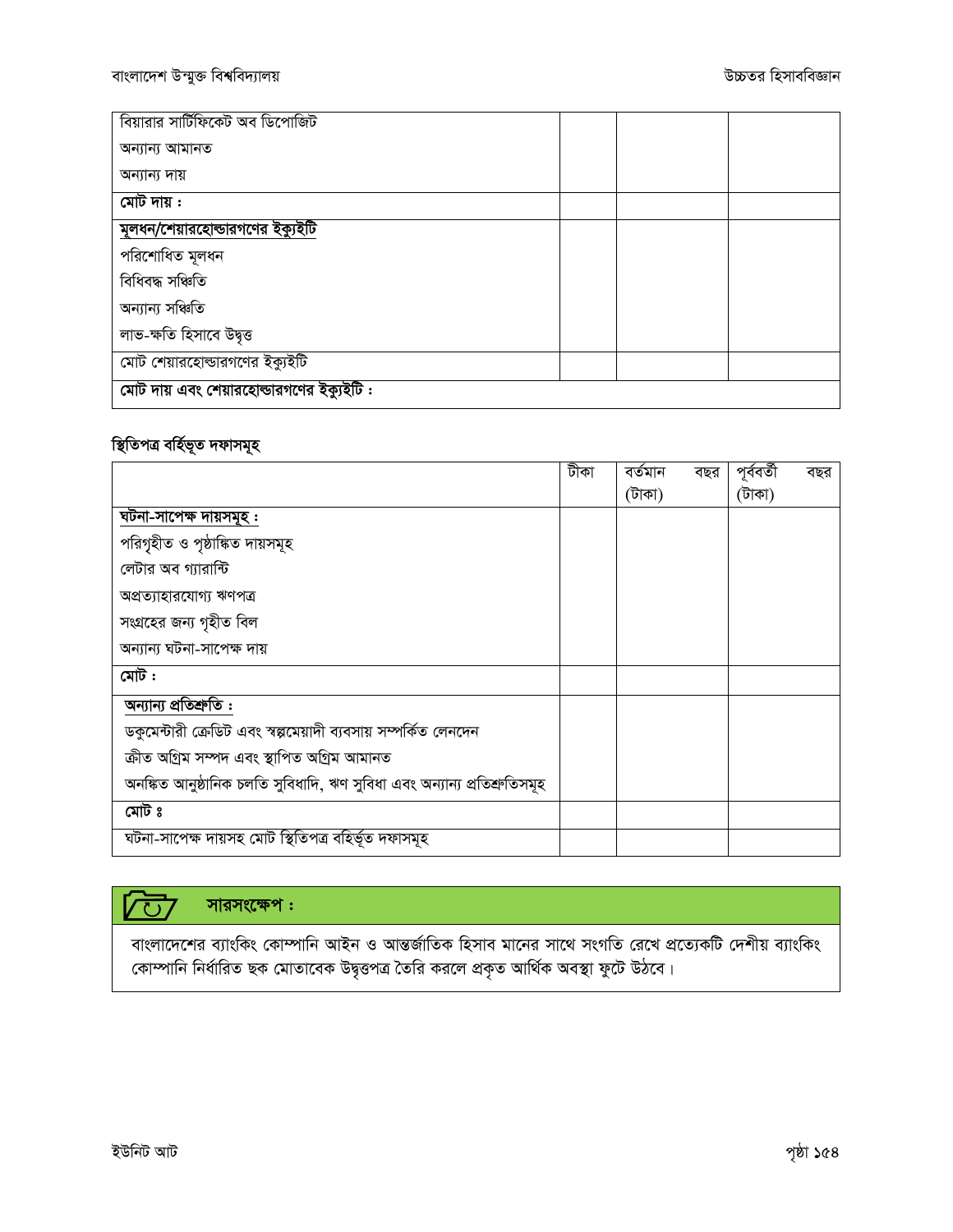পাঠ–৮.৪

### ব্যাংক কোম্পানির লাভ লোকসান হিসাব প্রস্তুতকরণ

**Preparation of Profit and Loss Account of Banking Companies** 



উদ্দেশ্য

এ পাঠ শেষে আপনি-

● ব্যাংকিং কোম্পানির লাভ-লোকসান হিসাব প্রস্তুতের নমুনা ছক সম্পর্কে ধারণা লাভ করতে পারবেন।

### লাভ-লোকসান হিসাব প্ৰস্তুতের নিয়মাবলি

# ৰ বিভি-পোপশাল বিষয়ে নতত এনে।<br>Rules for preparing profit and loss account<br>বিষয়া বিভিন্ন বিষয়া বিষয়া বিষয়া বিষয়া বিষয়া বিষয়া বিষয়া বিষয়া বিষয়া বিষয়া বিষয়া বিষয়া বিষয়া বিষয

ব্যাংকিং কোম্পানি আইন ১৯৯১ ধারা-৩৮, আন্তর্জাতিক হিসাব মান-৩০ ও বাংলাদেশ ব্যাংক কর্তৃক জারিকৃত ২০.০৬.২০০৩ তারিখে BRPD Circular-14 তে উল্লেখিত নির্ধারিত ছক মোতাবেক ব্যাংকের লাভ-লোকসান হিসাব প্রস্তুত করতে হয়। লাভ-লোকসান হিসাব vertical form এ প্রস্তুত করতে হবে। এর দুটি অংশ- (ক) আয়ের খাতসমূহ প্রদর্শনের অংশ এবং (খ) ব্যয়ের খাতসমূহ প্রদর্শনের অংশ। সংক্ষেপে উক্ত আয় ও ব্যয়ের খাতসমূহ নিম্নে উল্লেখ করা হলো :

### (ক) আয়ের খাতসমূহ :

- ১। প্রদত্ত ঋণ ও ব্যাংক জমাতিরিজের উপর সুদ ব্যাংক কোম্পানির লাভ। সংশিষ্ট হিসাবকালের এরুপ নগদ কিংবা বকেয়া সুদ আয় বিবেচনা করতে হয়।
- ২। বিভিন্ন খাতে বিনিয়োগের উপর সুদ। বিনিয়োগের উপর কোনো হিসাবকালের জন্য অর্জিত সুদ ব্যাংকের লাভ। অৰ্জিত আয় নগদ না পাওয়া গেলেও আয় ধরতে হবে।
- ৩। বাট্টায় নোট বা বিল ভাঙ্গানোর হলে প্রাপ্ত বাট্টা ব্যাংকের আয়। মক্কেলদের নগদ অর্থের চাহিদা মিটানোর জন্যে, মক্কেলগণ কম মূল্যে নোট বা বিলের মেয়াদপর্তির পর্বে ব্যাংকের নিকট বিল বাট্টা করে বিলের বা নোটের গায়ে লিখিত মূল্য অপেক্ষা কম টাকা গ্রহণ করে। বিল ও নোটের মেয়াদ উত্তীর্ণ হওয়ার পর ব্যাংক বিলের পূর্ণ টাকা আদায় করে। এরুপে বিল বা নোট বাট্টা করে বিল ভাঙ্গানোর বাট্টা খাতে ব্যাংক আয় করে।
- ৪। ব্যাংকে চলতি হিসাবে টাকা রাখার ফি ব্যাংকের লাভ।
- ৫। কমিশন, বিনিময় ও দালালি।
- ৬। বিনিয়োগ, স্বর্ণ, রৌপ্য, ভূমি, প্রাঙ্গন ও অন্যান্য সম্পত্তি বিক্রয়লব্ধ নিট মুনাফা।
- ৭। ভাড়া, ব্যাংকের নিজস্ব জায়গা-জমি, দালানকোঠা ইত্যাদি হতে প্রাপ্ত সুদ ব্যাংকের আয়।
- ৮। নিরাপদ ভল্ট চার্জ।
- ৯। বিভিন্ন সেবা প্রদান ফি।
- ১০। অন্যান্য আনুষঙ্গিক পরিচালনা আয়।

### (খ) লাভ-লোকসান হিসাবের খরচের অংশে যেই সমস্ত খরচ প্রদর্শন করতে হয় সেগুলোকে নিম্নে উল্লেখ করা হলো :

- ১। আমানতের উপর সুদ প্রদান ব্যাংকের প্রধান খরচ। বিভিন্ন ধরনের আমানত (Deposits) এবং ঋণের (Borrowings) উপর প্রদত্ত সুদ, নিয়ম অনুযায়ী এ খাতের সুদ আয় হতে বাদ দিতে হয়।
- ২। বেতন, ভাতা ও প্রভিডেন্ট ফান্ডে দান (Salaries, allowances and contribution to provident fund): পরিচালক, ব্যবস্থাপক ও প্রধান নির্বাহি কর্মকর্তাদেরকে প্রদত্ত বেতন-ভাতাদি আলাদাভাবে উল্লেখ করতে হবে।
- ৩। পরিচালক এবং স্থানীয় পর্যদ সদস্যদিগকে প্রদত্ত ফি ও ভাতা।
- ৪। ভাড়া, কর, বিমা প্রিমিয়াম, বৈদ্যুতিক খরচ (Rent, taxes, insurance, lighting etc)
- ৫। আইন খরচ (Law charges)
- ৬। ডাক, তার ও ডাকটিকেট খরচ (Postage, telegrams and stamps)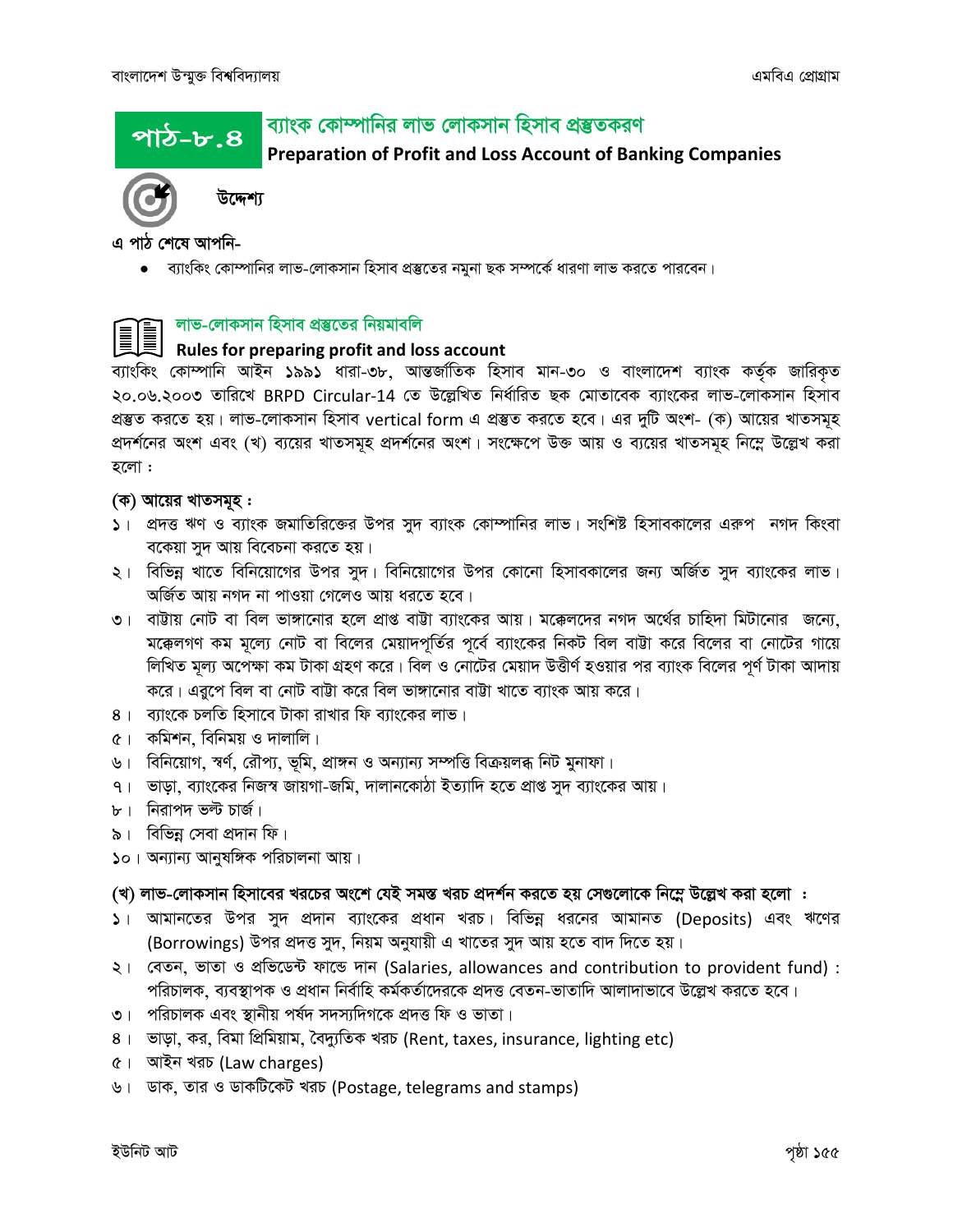- ৭। অডিটর ফি (Auditor's Fees)
- ৮। ব্যাংকের সম্পত্তির অবচয়, রক্ষণাবেক্ষণ ও মেরামত খরচ (Depreciation, maintenance and repairs to the banking company's property)
- ৯। মনিহারি, ছাপা ও বিজ্ঞাপন খরচ (Stationery, printing and advertising)
- ১০। ব্যাংক পর্যায় বহির্ভূত সম্পত্তিসমূহের বিক্রয় বা লেনদেন হতে উদ্ভূত ক্ষতি (Loss from sale of or dealing with non-banking assets)
- ১১। অন্যান্য বিবিধ ব্যয় (Other expenditure)
- ১২। ঋণের জন্য ব্যবস্থা/সংস্থান
- ১৩। বিনিয়োগের মূল্য হ্রাসজনিত ঝুঁকির সংস্থান
- $58$ । অন্যান্য সংস্থান।
- $6$ । আয় করের জন্য সংস্থান।
- ১৬। বন্টন দফাসমূহ: (ক) বিধিবদ্ধ সঞ্চিতি, (খ) সাধারণ সঞ্চিতি, (গ) অন্যান্য সঞ্চিতি।
- নিচে একটি বাণিজ্যিক ব্যাংকের লাভ-ক্ষতি হিসাবের নমুনা প্রদর্শন করা হলো :

### ----- ব্যাংক লি:

### লাভ-ক্ষতি হিসাবের ফরম

### ......২০ ...... তারিখে সমাপ্ত বছরের জন্য

|                                                         | টীকা | বৰ্তমান বছর | পূৰ্ববৰ্তী | বছর |
|---------------------------------------------------------|------|-------------|------------|-----|
|                                                         |      | (টাকা)      | (টাকা)     |     |
| সুদ আয়                                                 |      |             |            |     |
| আমানত ও কার্জ ইত্যাদির ওপর পরিশোধিত সুদ                 |      |             |            |     |
| নিট সুদ আয়                                             |      |             |            |     |
| বিনিয়োগ হইতে আয়                                       |      |             |            |     |
| কমিশন, বিনিময় ও দালালি                                 |      |             |            |     |
| অন্যান্য পরিচালনা আয়                                   |      |             |            |     |
| মোট পরিচালন আয়                                         |      |             |            |     |
| বেতন ও ভাতাদি                                           |      |             |            |     |
| ভাড়া, কর, বিমা, বিদ্যুৎ ইত্যাদি খরচ                    |      |             |            |     |
| আইনগত কাৰ্যক্ৰম বাবদ খরচ                                |      |             |            |     |
| ডাকটিকেট, স্ট্যাম্প, টেলিযোগাযোগ ইত্যাদি বাবদ খরচ       |      |             |            |     |
| মনিহারি, মুদ্রণ, বিজ্ঞাপন ইত্যাদি                       |      |             |            |     |
| প্ৰধান নিৰ্বাহীর বেতনসহ অন্যান্য ফি                     |      |             |            |     |
| পরিচালকদের ফি                                           |      |             |            |     |
| নিরীক্ষকের ফি                                           |      |             |            |     |
| ঋণ-ক্ষতিজনিত খরচ                                        |      |             |            |     |
| ব্যাংক কোম্পানির সম্পত্তির মেরামত ও মূল্য হ্রাসজনিত খরচ |      |             |            |     |
| অন্যান্য খরচ                                            |      |             |            |     |
| মোট পরিচালন ব্যয়                                       |      |             |            |     |
| সংস্থান-পূৰ্ব মুনাফা/ক্ষতি                              |      |             |            |     |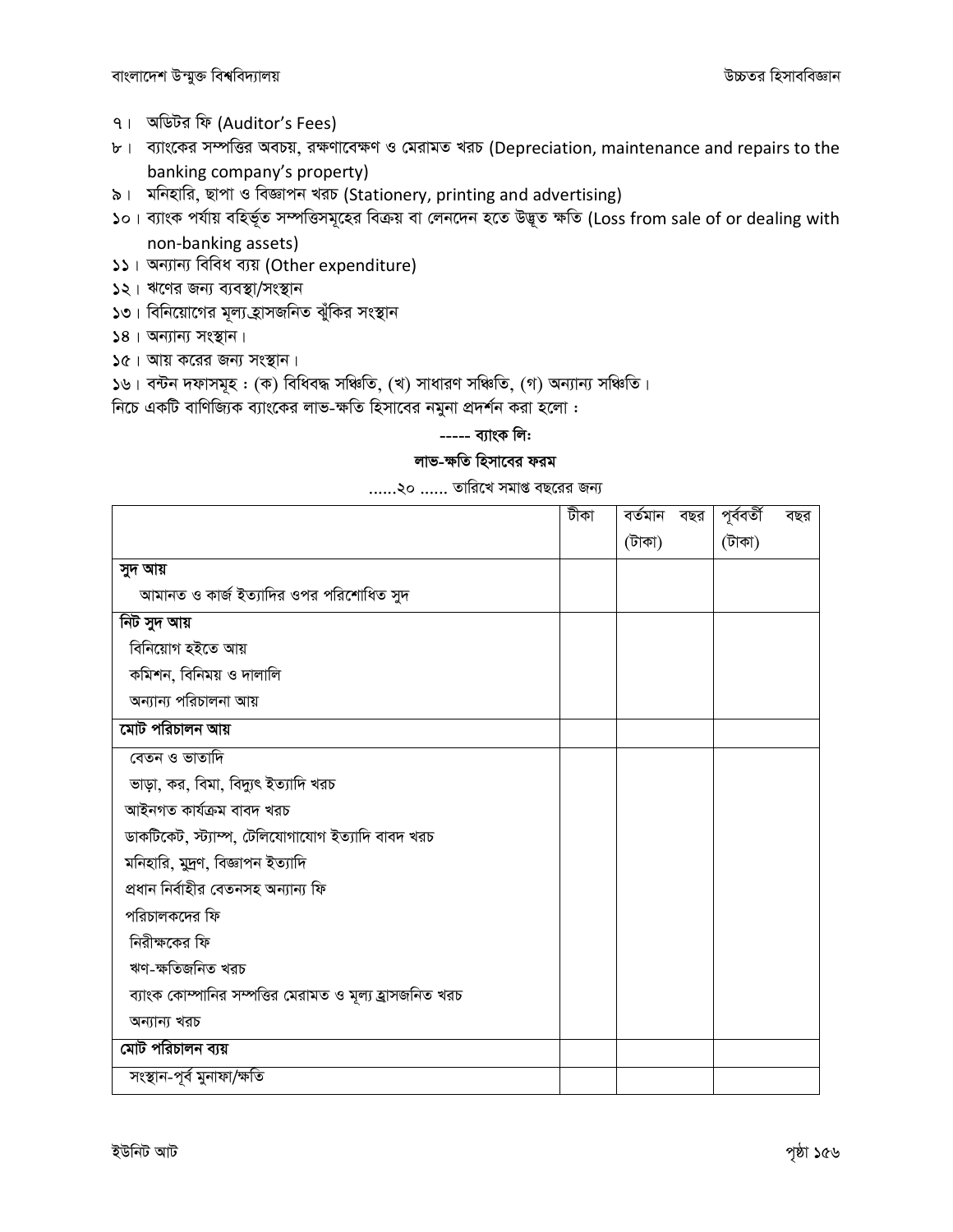| ঋণের জন্য সংস্থান                  |  |  |
|------------------------------------|--|--|
| বিনিয়োগের মূল্য হ্রাসজনিত সংস্থান |  |  |
| অন্যান্য সংস্থান                   |  |  |
| মোট সংস্থান                        |  |  |
| মোট কর-পূর্ব মুনাফা/ক্ষতি          |  |  |
| করের জন্য সংস্থান                  |  |  |
| মোট কর-পরবর্তী মুনাফা              |  |  |
| বন্টন :                            |  |  |
| বিধিবদ্ধ সঞ্চিতি                   |  |  |
| সাধারণ সঞ্চিতি                     |  |  |
| লভ্যাংশ ইত্যাদি                    |  |  |
| উদ্বৃত্ত                           |  |  |
| সাধারণ শেয়ার প্রতি আয়            |  |  |

#### সারসংক্ষেপ:  $\sqrt{(\cdot)}$

ব্যাংকিং কোম্পানি আইন, রীতিনীতি ও আন্তর্জাতিক হিসাব মানের সাথে সংগতি রেখে প্রত্যেকটি ব্যাংকিং কোম্পানি নিৰ্ধাৱিত ছক মোতাবেক লাভ-লোকসান হিসাব তৈৱি করলে প্রকৃত লাভ বা ক্ষতি জানা সম্ভব হবে।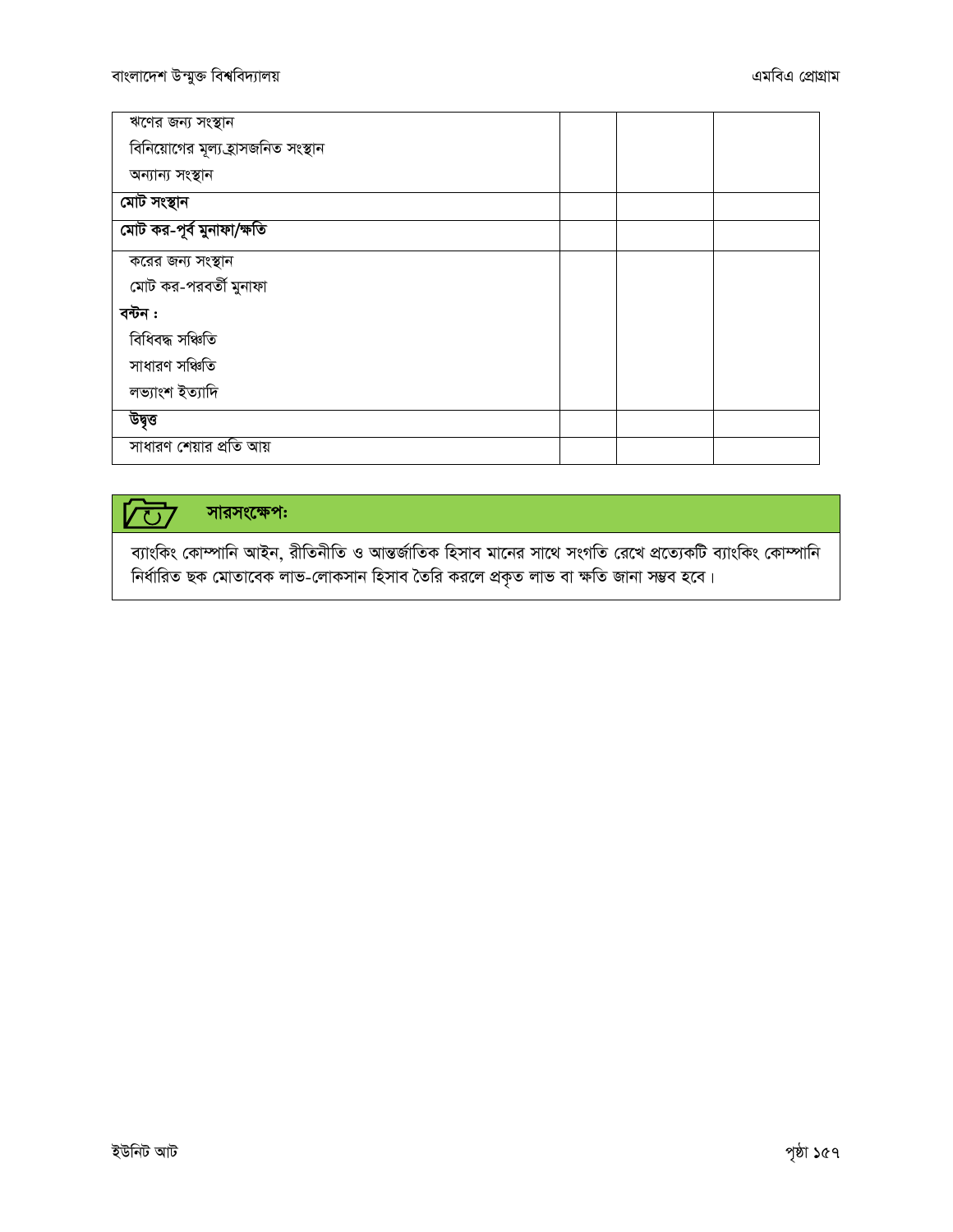### ব্যাংক কোম্পানির নগদ প্রবাহ বিবরণী প্রস্তুতকরণ <u>পাঠ-৮.৫</u>

**Preparation of Cash Flows Statement of Banking Companies** 



উদ্দেশ্য

এ পাঠ শেষে আপনি-

• ব্যাংকিং কোম্পানির নগদ প্রবাহ বিবরণী প্রস্তুতের নমুনা ছক সম্পর্কে ধারণা লাভ করতে পারবেন।

ব্যাংক কোম্পানির নগদ প্রবাহ বিবরণী প্রস্তুতকরণের ছক

## Specimen of cash flows statement of banking companies

সাধারণত নগদ প্রবাহ বিবরণী হলো নগদ অর্থের আগমন ও নির্গমন সংক্রান্ত তথ্যের বিবরণী। অর্থাৎ একটি নির্দিষ্ট সময়ে প্রতিষ্ঠানের কোন কোন উৎস হতে কত পরিমাণ নগদ অর্থের আগমন ঘটেছে আবার কোন কোন ক্ষেত্রে ঐ নগদ অর্থকে ব্যবহার করা হয়েছে, তা যে বিবরণীতে লিপিবদ্ধ করে রাখা হয়, তাকে নগদ প্রবাহ বিবরণী বলে। কোনো প্রতিষ্ঠানের নগদ প্রাপ্তি ও নগদ প্রদান সংক্রান্ত তথ্য উপস্থাপন করাই হলো নগদ প্রবাহ বিবরণীর মূল উদ্দেশ্য। নিম্নে ব্যাংকিং কোম্পানির নগদ প্ৰবাহ বিবরণী প্ৰস্তুতের নমুনা ছক দেওয়া হলো :

> ---- ব্যাংক লিঃ নগদ প্ৰবাহ বিবরণী

......২০ ...... তারিখে সমাপ্ত বছরের জন্য

|                                                         | বৰ্তমান | বছর | পূৰ্ববৰ্তী | বছর |
|---------------------------------------------------------|---------|-----|------------|-----|
|                                                         | (টাকা)  |     | (টাকা)     |     |
| পরিচালন কার্যক্রম হতে নগদ প্রবাহ ঃ                      |         |     |            |     |
| নগদে প্ৰাপ্ত সুদ                                        |         |     |            |     |
| নগদে পরিশোধিত সুদ                                       |         |     |            |     |
| নগদে প্ৰাপ্ত লভ্যাংশ                                    |         |     |            |     |
| নগদে প্ৰাপ্ত ফি ও কমিশন                                 |         |     |            |     |
| পূৰ্বে অবলোপিত ঋণ আদায় বাবদ প্ৰাপ্ত নগদ                |         |     |            |     |
| কৰ্মচারীগণকে পরিশোধিত নগদ                               |         |     |            |     |
| সরবরাহকারীগণকে পরিশোধিত নগদ                             |         |     |            |     |
| আয়কর বাবদ পরিশোধিত নগদ                                 |         |     |            |     |
| অন্যান্য পরিচালন কার্যক্রমে (দফাওয়ারি) হতে প্রাপ্ত নগদ |         |     |            |     |
| অন্যান্য পরিচালন খাতে (দফাওয়ারি) পরিশোধিত নগদ          |         |     |            |     |
| পরিচালন সম্পদ ও দায়ের পরিবর্তন–পূর্ব নগদ প্রবাহ        |         |     |            |     |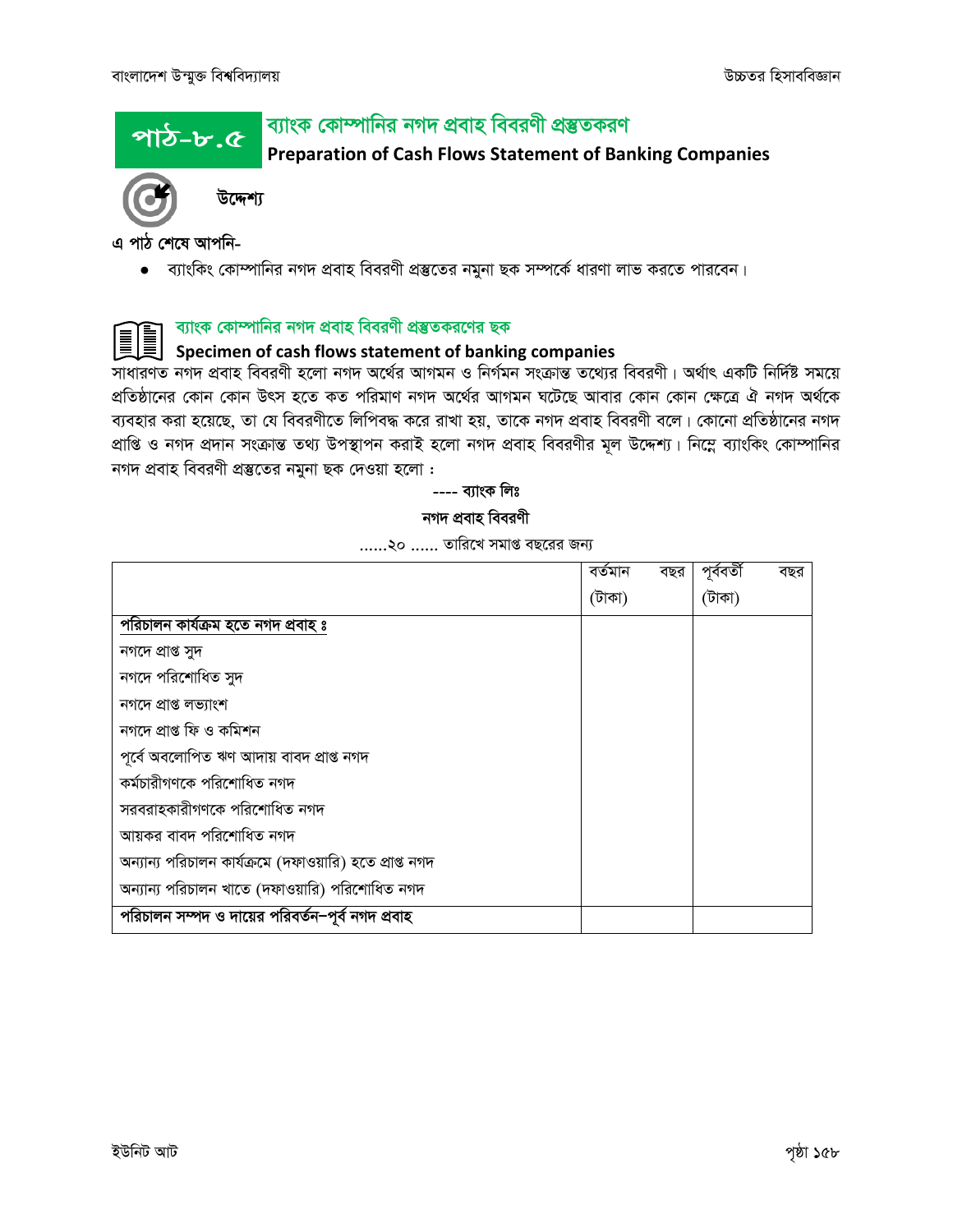| পরিচালন সম্পদ ও দায়ের পরিবর্তন                                             |  |
|-----------------------------------------------------------------------------|--|
| বিধিবদ্ধ জমার বৃদ্ধি/হ্রাস                                                  |  |
| ট্রেডিং সিকিউরিটি ক্রয়-বিক্রয়জনিত নগদ নিট বৃদ্ধি/হ্রাস                    |  |
| ব্যাংকসমূহকে প্রদত্ত ঋণ ও অগ্রিমের পরিবর্তনজনিত নগদ নিট বৃদ্ধি(হ্রাস        |  |
| গ্রাহকদেরকে প্রদত্ত ঋণ ও অগ্রিমের পরিবর্তনজনিত নগদ নিট বৃদ্ধি/হ্রাস         |  |
| অন্যান্য সম্পদের(দফাওয়ারি) পরিবর্তনজনিত নগদ নিট বৃদ্ধি(হ্রাস               |  |
| অন্যান্য ব্যাংক হইতে প্ৰাপ্ত আমানতের পরিবর্তনজনিত নগদ নিট বৃদ্ধি(হ্রাস      |  |
| গ্রাহাকদের আমানতের পরিবর্তনজনিত নগদ নিট বৃদ্ধি/হ্রাস                        |  |
| গ্রাহকদের হিসাবের প্রদত্ত অন্যান্য দায়ের পরিবর্তনজনিত নগদ নিট বৃদ্ধি(হ্রাস |  |
| ট্রেডিং দায়ের পরিবর্তনজনিত নগদ নিট বৃদ্ধি/হ্রাস                            |  |
| অন্যান্য দায়ের পরিবর্তনজনিত নগদ নিট বৃদ্ধি/হ্রাস                           |  |
| পরিচালন কার্যক্রম হতে উদ্ভুত নিট নগদ                                        |  |
| বিনিয়োগ কাৰ্যক্ৰমজনিত নগদ প্ৰবাহ                                           |  |
| সিকিউরিটি বিক্রয় প্রাপ্ত নগদ                                               |  |
| সিকিউরিটি ক্রয় বাবদ পরিশোধিত নগদ                                           |  |
| সম্পদ, স্থাপনা ও যন্ত্রপাতি ক্রয়-বিক্রয়জনিত নগদ নিট বৃদ্ধি/হ্রাস          |  |
| সাবসিডিয়ারি ক্রয়-বিক্রয়জনিত নগদ নিট বৃদ্ধি/হ্রাস                         |  |
| বিনিয়োগ কাৰ্যক্ৰম ব্যবহৃত নিট নগদ                                          |  |
| অৰ্থায়নে কাৰ্যক্ৰম হইতে নগদ প্ৰাপ্তি                                       |  |
| কৰ্জ ও ডেট সিকিউরিটি ইস্যু বাবদ প্রাপ্ত নগদ                                 |  |
| কর্জ পরিশোধ ও ডেট সিকিউরিটি অবমুক্তকরণ বাবদ পরিশোধিত নগদ                    |  |
| সাধারণ শেয়ার ইস্যু বাবদ প্রাপ্ত নগদ                                        |  |
| নগদে লভ্যাংশ প্ৰদান                                                         |  |
| অৰ্থায়ন কাৰ্যক্ৰম হইতে নিট নগদ প্ৰাপ্তি                                    |  |
| নগদ নিট বৃদ্ধি/হ্ৰাস                                                        |  |
| নগদ ও সমতুল-নগদের ওপর বিনিময় হারের পরিবর্তনজনিত প্রভাব                     |  |
| প্ৰারম্ভিক নগদ ও সমতুল-নগদ                                                  |  |
| বছরের শেষে নগদ ও সমতুল-নগদ                                                  |  |

### সারসংক্ষেপ: **VU7**

ব্যাংকিং প্রতিষ্ঠানের নগদ প্রাপ্তি ও নগদ প্রদান সংক্রান্ত তথ্য উপস্থাপন করাই হলো ব্যাংকের নগদ প্রবাহ বিবরণীর মূল উদ্দেশ্য। ব্যাংকের নগদ প্রবাহ বিবরণী তৈরি করা হলে ব্যাংক তার তারল্য সম্পর্কে সজাগ দৃষ্টি রাখতে পারে।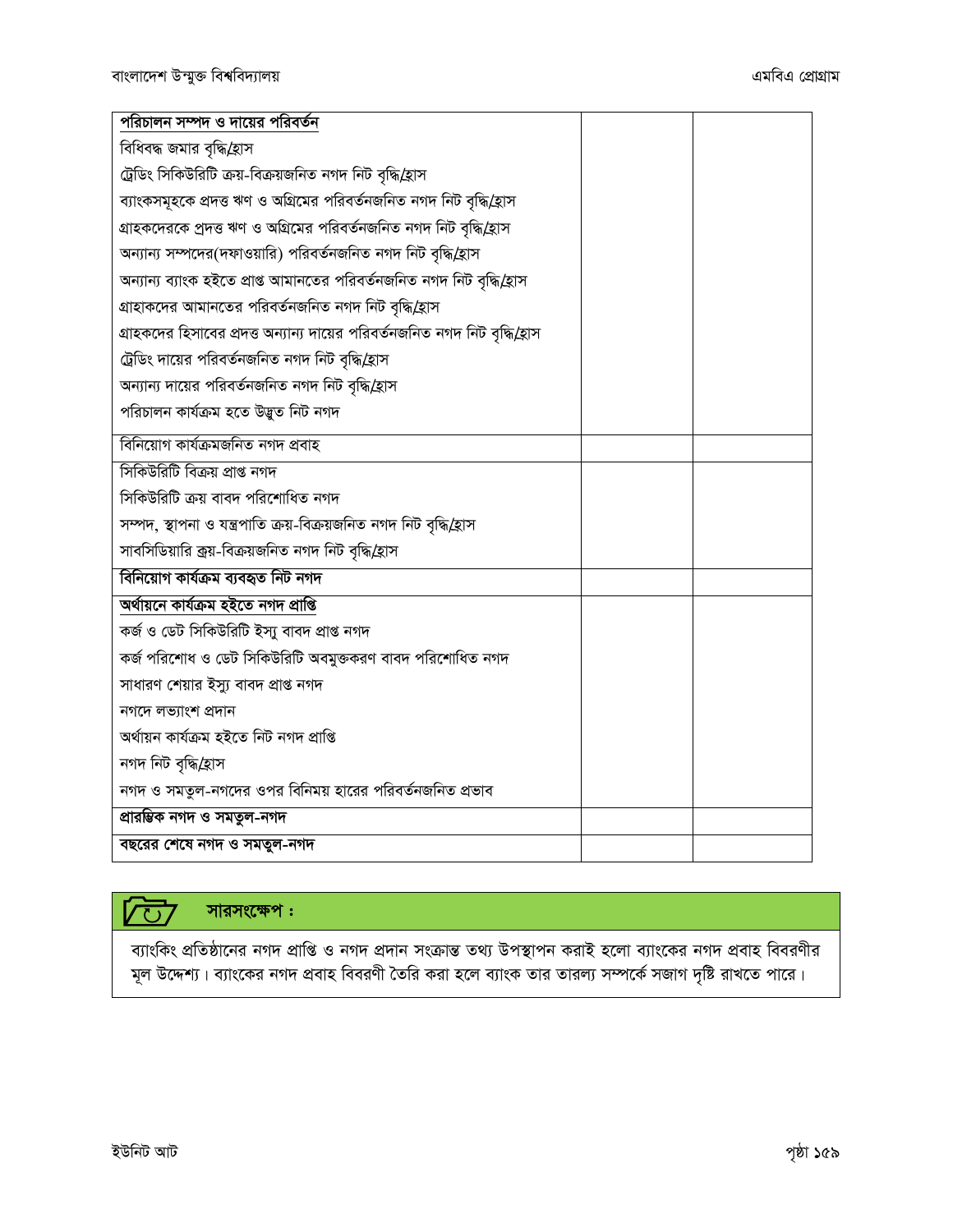### ব্যাংক কোম্পানির মূলধন পরিবর্তন ও তারল্য সংক্রান্ত বিবরণী প্রস্তুতকরণ পাঠ-৮.৬ Preparation of Changes in Equity and Liquidity Statement of **Banking Companies**



উদ্দেশ্য

এ পাঠ শেষে আপনি-

- ব্যাংকিং কোম্পানির মূলধন পরিবর্তন সংক্রান্ত বিবরণী প্রস্তুতের নমুনা ছক সম্পর্কে ধারণা লাভ করতে পারবেন।
- ব্যাংকিং কোম্পানির তারল্য সংক্রান্ত বিবরণী প্রস্তুতের নমুনা ছক সম্পর্কে ধারণা লাভ করতে পারবেন।

### ব্যাংক কোম্পানির মূলধন পরিবর্তন সংক্রান্ত বিবরণী প্রস্তুতকরণের ছক

### Specimen of changes in equity statement of banking companies

মূলধন পরিবর্তন সংক্রান্ত বিবরণী হলো এমন একটি বিবরণী যাতে মূলধন হ্রাস-বৃদ্ধি সংক্রান্ত আর্থিক ঘটনাবলি উল্লেখ থাকে। Basu and Das এর মতে, "The statement of owner's equity is a financial statement that reports the changes in the equity section of the balance sheet during an accounting period. In other words, it reports the events that increased or decreased stockholder's equity over the course of the accounting period." নিম্নে ব্যাংকিং কোম্পানির মূলধন পরিবর্তন সংক্রান্ত বিবরণী প্রস্তুতের একটি নমুনা ছক উল্লেখ করা হলো :

----- ব্যাংক লিঃ

মূলধন পরিবর্তন সংক্রান্ত বিবরণী

....... ২০ ...... তরিখে সমাপ্ত বছরের জন্য

|                                                  | পরিশোধিত | বিধিবদ্ধ | অন্যান্য | লাভ-ক্ষতি | মোট টাকা |
|--------------------------------------------------|----------|----------|----------|-----------|----------|
|                                                  | মূলধন    | সঞ্চিতি  | সঞ্চিতি  |           |          |
| ০১ জানুয়ারি ২০  তারিখে স্থিতি                   |          |          |          |           |          |
| রিস্টেটেড ব্যালেন্স                              |          |          |          |           |          |
| সম্পদ পুনঃমূল্যায়নজনিত হাস/বৃদ্ধি               |          |          |          |           |          |
| বিনিয়োগ পুনঃম্যায়নজনিত হ্রাস/বৃদ্ধি            |          |          |          |           |          |
| মুদ্রামান পরিবর্তনজতি হ্রাস/বৃদ্ধি               |          |          |          |           |          |
| আয় বিবরণীতে বিবৃত হয়নি এরুপ প্রাপ্তি এবং ক্ষতি |          |          |          |           |          |
| আলোচ্য সময়ে নিট লাভ                             |          |          |          |           |          |
| লভ্যাংশ                                          |          |          |          |           |          |
| শেয়ার মূলধন ইস্যু                               |          |          |          |           |          |
| ৩১ ডিসেম্বর ২০  তারিখে স্থিতি                    |          |          |          |           |          |

### ব্যাংক কোম্পানির তারল্য সংক্রান্ত বিবরণী প্রম্ভতকরণের নমুনা ছক

### Specimen of liquidity statement of banking companies

তারল্য সংক্রান্ত বিবরণীতে সম্পদের মেয়াদভিত্তিক বিশ্লেষণ করা হয়। অর্থাৎ কোনো জাতীয় সম্পদগুলো কতো সময় পর নগদ অর্থে রূপান্তরিত হবে, তা তারল্য সংক্রান্ত বিবরণী থেকে জানা যায় । Fraser Sherman এর ভাষায় "A liquidity statement shows not only the bank's assets and liabilities but also covers timing: how long before the assets can be turned into cash and how long before the debts come due." निटस ব্যাংকিং কোম্পানির তারল্য সংক্রান্ত বিবরণী প্রস্তুতের একটি নমুনা ছক উল্লেখ করা হলো :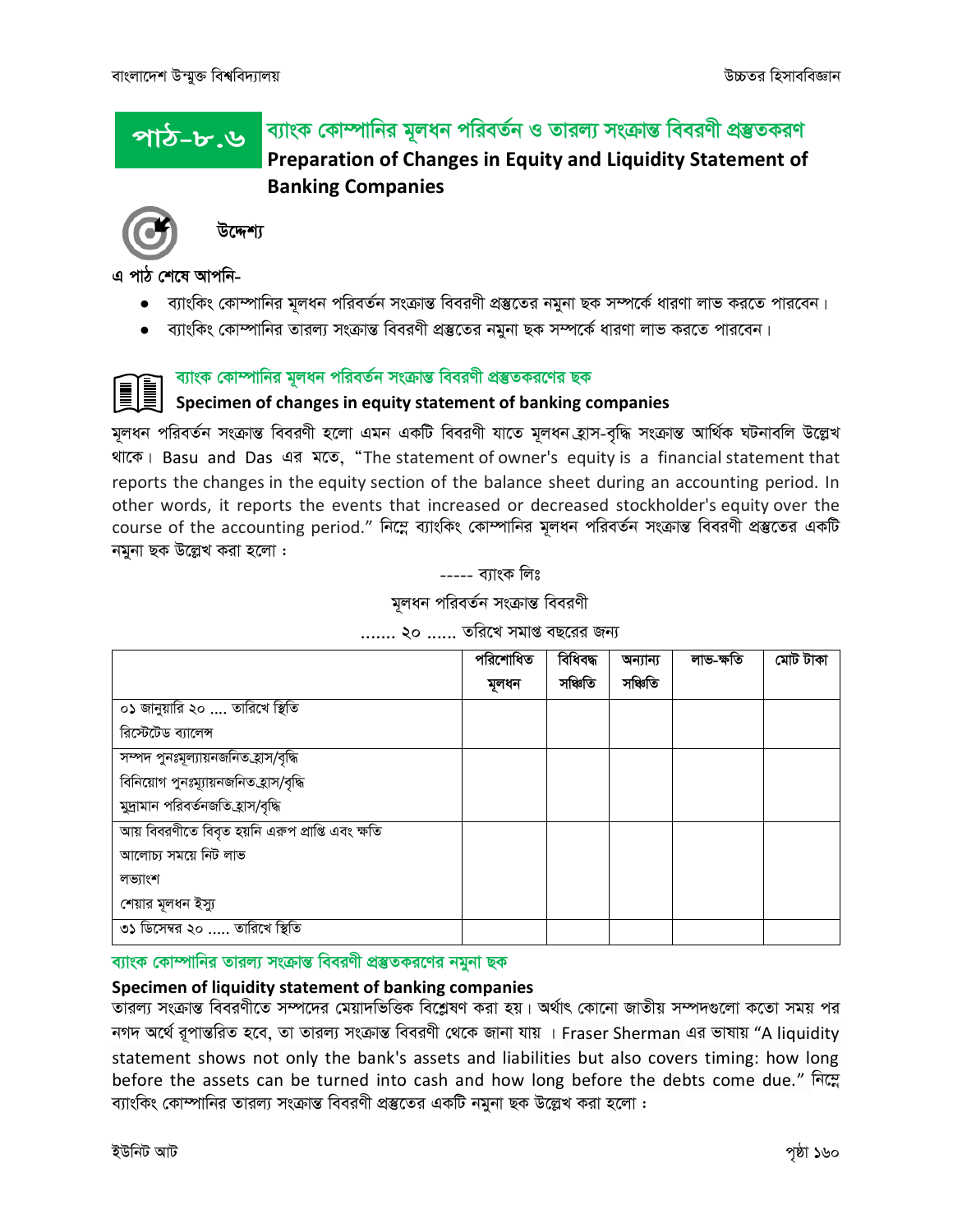## তারল্য সংক্রান্ত বিবরণী (সম্পদ ও দায়ের ম্যাচুরিটি বিশ্লেষণ)

### ........ ২০ ...... তারিখে

|                                                        | অনধিক   | ১-৩     | ৩-১২    | $5-6$   | ৫ বছরের | মেট |
|--------------------------------------------------------|---------|---------|---------|---------|---------|-----|
|                                                        | ০১ মাস  | মাস     | মাস     | বছর     | মেয়াদি |     |
|                                                        | মেয়াদি | মেয়াদি | মেয়াদি | মেয়াদি |         |     |
| সম্পদ ঃ                                                |         |         |         |         |         |     |
| নগদ তহবিল                                              |         |         |         |         |         |     |
| অন্যান্য ব্যাংক ও আৰ্থিক প্ৰতিষ্ঠানের নিকট গচ্ছিত অৰ্থ |         |         |         |         |         |     |
| স্বল্প সময়ের নোটিশে পরিশোধের আহবানযোগ্য অর্থ          |         |         |         |         |         |     |
| বিনিয়োগ                                               |         |         |         |         |         |     |
| ঋণ ও অগ্রিম                                            |         |         |         |         |         |     |
| ভূমি, ইমারত, আসবাবপত্র ও সরঞ্জামসহ স্থায়ী সম্পদ       |         |         |         |         |         |     |
| অন্যান্য সম্পদ                                         |         |         |         |         |         |     |
| অ-ব্যাংকিং সম্পদ                                       |         |         |         |         |         |     |
| মোট সম্পদ                                              |         |         |         |         |         |     |
| দায়সমূহ ঃ                                             |         |         |         |         |         |     |
| বাংলাদেশ ব্যাংক, অন্যান্য ব্যাংক, আৰ্থিক প্ৰতিষ্ঠান ও  |         |         |         |         |         |     |
| এজেন্ট এর নিকট হইতে গৃহীত কর্জ                         |         |         |         |         |         |     |
| আমানত                                                  |         |         |         |         |         |     |
| অন্যান্য হিসাব                                         |         |         |         |         |         |     |
| সংস্থান ও অন্যান্য দায়                                |         |         |         |         |         |     |
| মোট দায়                                               |         |         |         |         |         |     |
| নিট তারল্য ব্যবধান                                     |         |         |         |         |         |     |

#### সারসংক্ষেপ:  $V\overrightarrow{C}$

ব্যাংকিং প্রতিষ্ঠানের মূলধন পরিবর্তন সংক্রান্ত বিবরণী তৈরি করে আমরা ব্যাংকের মূলধন হ্রাস-বৃদ্ধি সংক্রান্ত তথ্য এবং<br>তারল্য সংক্রান্ত বিবরণী তৈরি করে সম্পদ ও দায়ের মেয়াদভিত্তিক বিশ্লেষণ করতে পারি।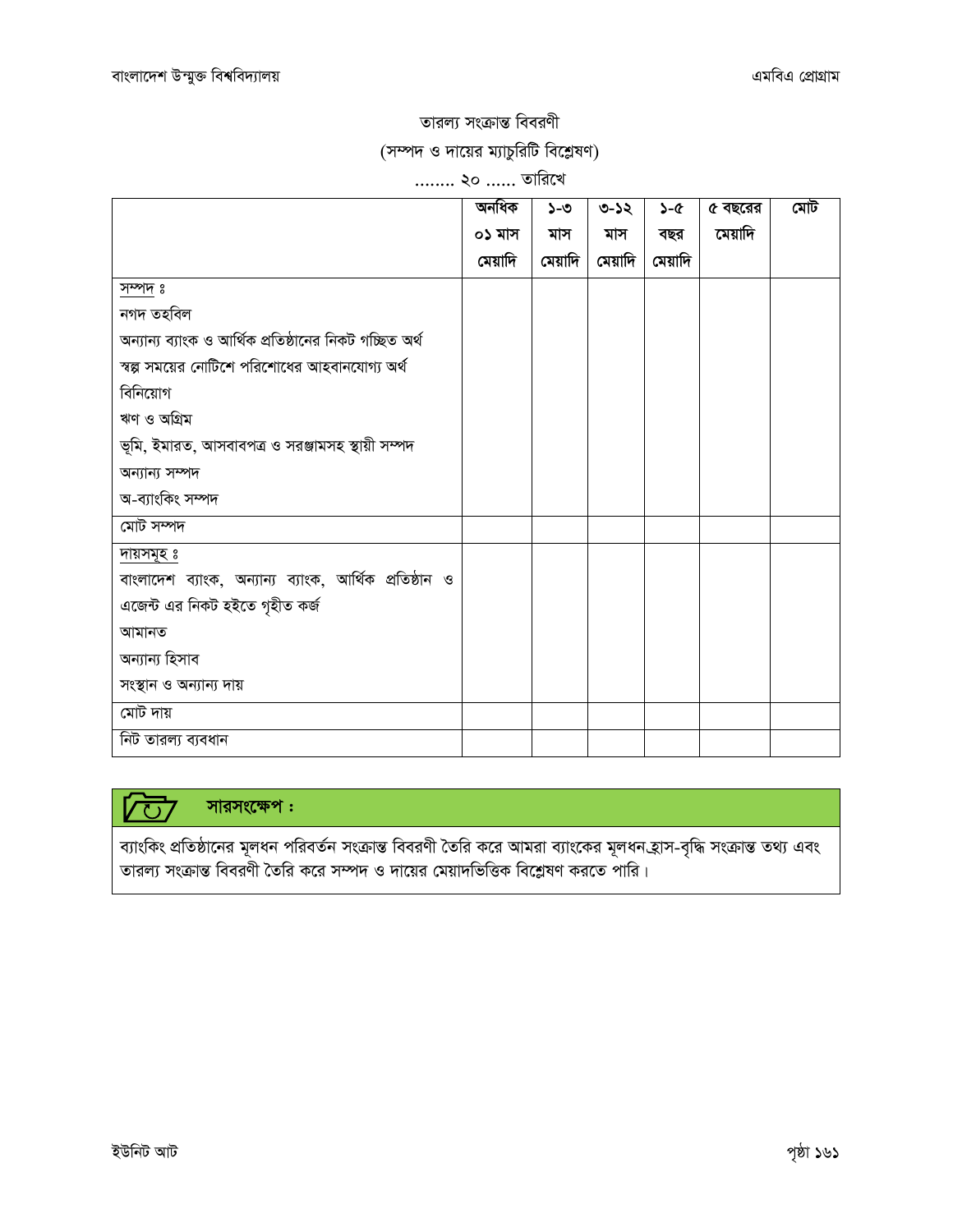<u>পাঠ-৮.৭</u>

## *পা*ণিতিক সমস্যাবলি ও সমাধান

**Mathematical Problem and Solutions**



*D‡Ïk¨*

এ পাঠ শেষে আপনি-

 $\bullet$  ব্যাংক হিসাবের বিভিন্ন ধরনের গাণিতিক সমস্যার সমাধন করতে পারবেন।

### *পাণি*তিক সমস্যাবলি ও সমাধান

### II **Mathematical problems and solutions**

**Example 01 :** From the following trial balance of National Bank Limited, you are required to prepare the profit and loss account for the year ended  $31<sup>st</sup>$  December 2018 and a balance sheet as at that date:

| Dr.                                              |             |                                  | Cr.         |
|--------------------------------------------------|-------------|----------------------------------|-------------|
| <b>Accounts title</b>                            | Tk.         | <b>Accounts title</b>            | Tk.         |
| Money at call and short notice                   | 17,20,000   | Share capital (10,000 share of   | 10,20,000   |
| Investments                                      | 20,00,000   | Tk.10 each)                      |             |
| Interest paid                                    | 2,00,000    | Reserve fund                     | 4,00,000    |
| Salaries (including salaries of chief executive  | 80,000      | Fixed deposit accounts           | 9,00,000    |
| officer Tk. 15,000 and Directors fees Tk. 5,000) |             | Savings deposit accounts         | 40,00,000   |
| Rent                                             | 20,000      | Current accounts                 | 70,00,000   |
| General<br>(including)<br>expenses               | 25,000      | Loan from other Banks            | 6,00,000    |
| stationery Tk. 5,000 and auditors fees           |             | Discount and interest            | 6,60,000    |
| Tk. 4,000)                                       | 40,000      | Bills payable                    | 10,00,000   |
| Dividend relating to 2017                        | 12,00,000   | Unclaimed dividend               | 30,000      |
| <b>Buildings</b>                                 | 65,000      | Accounts payable                 | 40,000      |
| Cash in hand                                     | 15,00,000   | Profit<br>and<br>loss<br>account | 4,00,000    |
| Cash with Bangladesh Bank                        | 15,00,000   | (1/1/2018)                       |             |
| Cash with other Banks                            | 7,00,000    |                                  |             |
| Bills purchased and discounted                   | 70,00,000   |                                  |             |
| Loan, cash credit and overdrafts                 | 1,60,50,000 |                                  | 1,60,50,000 |
|                                                  |             |                                  |             |

### **Adjustments :**

- 1. Rebate on unexpected bills purchases and discounted was Tk. 20,000.
- 2. Provide 5% depreciation on buildings.
- 3. It is essential to proved Tk. 30,000 as provision for bad debts.
- 4. The value of stationery on 31<sup>st</sup> December 2018 was Tk. 1,000.
- 5. The market price investments was Tk. 22,00,000 on 31-12-2018.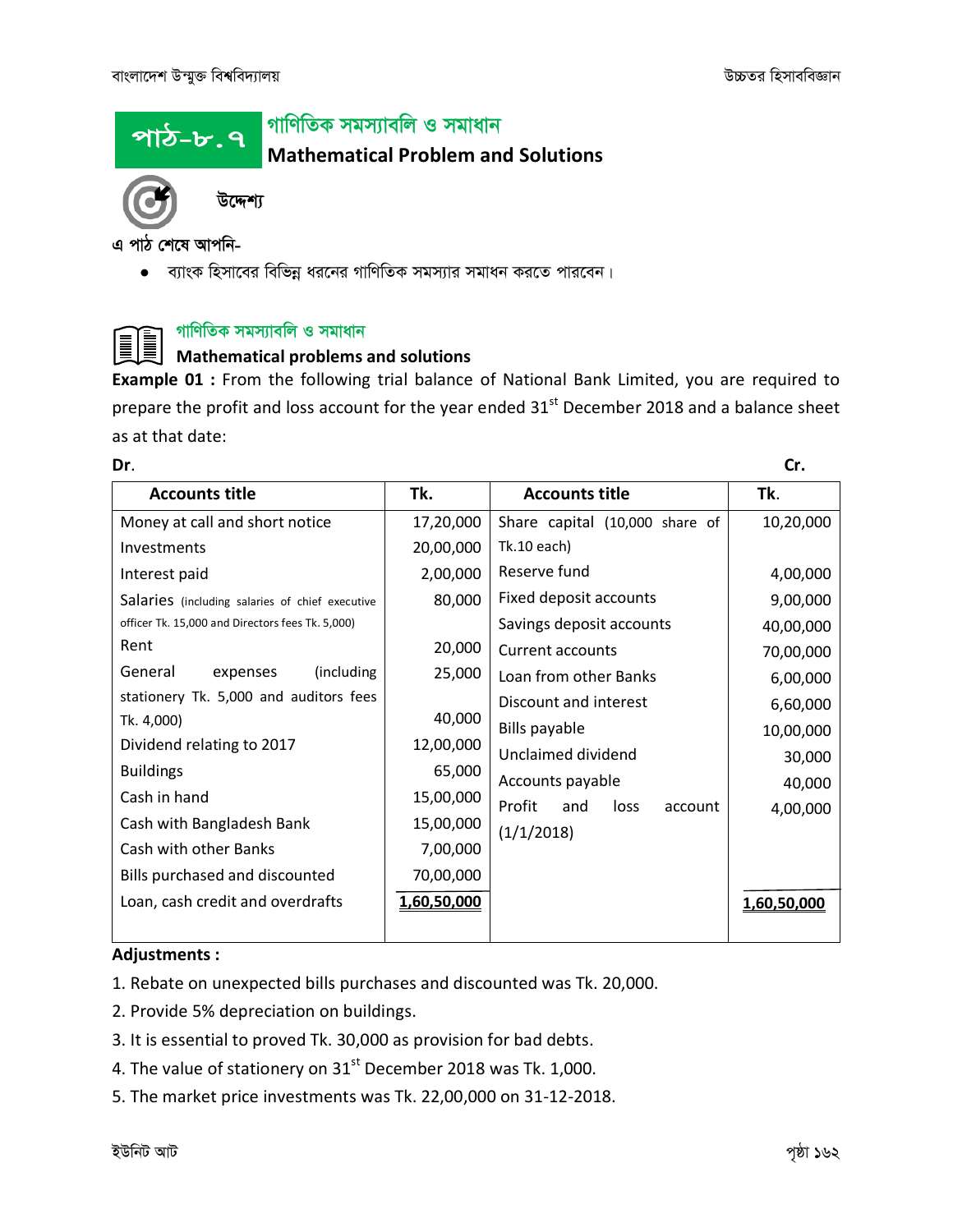### **Solution :**

| <b>Profit and Loss Account</b>                            |          |          |            |  |  |
|-----------------------------------------------------------|----------|----------|------------|--|--|
| For the year ended 31 December 2018<br><b>Particulars</b> | Tk.      | Tk.      | Tk.        |  |  |
|                                                           |          |          |            |  |  |
| <b>Operating income:</b>                                  |          |          |            |  |  |
| Discount and interest                                     | 6,60,000 |          |            |  |  |
| Less: Rebate on bills discounted                          | 20,000   | 6,40,000 |            |  |  |
| Less: Interest paid                                       |          | 2,00,000 |            |  |  |
| Net interest income                                       |          |          | 4,40,000   |  |  |
| <b>Less: Operating expenses:</b>                          |          |          |            |  |  |
| <b>Salaries</b>                                           | 80,000   |          |            |  |  |
| Less: Chief executive's salary                            | 15,000   |          |            |  |  |
|                                                           | 65,000   |          |            |  |  |
| Less: Directors fees                                      | 5,000    |          |            |  |  |
|                                                           |          | 60,000   |            |  |  |
| Directors fees                                            |          | 5,000    |            |  |  |
| Chief executive's salary                                  |          | 15,000   |            |  |  |
| Rent                                                      |          | 20,000   |            |  |  |
| <b>Auditions fees</b>                                     |          | 4,000    |            |  |  |
| Stationery                                                | 5,000    |          |            |  |  |
| Less: Unused                                              | 1,000    | 4,000    |            |  |  |
| General expenses                                          | 25,000   |          |            |  |  |
| Less: Stationery                                          | 5,000    |          |            |  |  |
|                                                           | 20,000   |          |            |  |  |
| Less: Auditions fees                                      | 4,000    | 16,000   |            |  |  |
| Depreciation on buildings (5% of Tk. 12,00,000)           |          | 60,000   |            |  |  |
| <b>Total operating expenses</b>                           |          |          | (1,84,000) |  |  |
| Profit before provision against classified assets         |          |          | 2,56,000   |  |  |
| Less: Provision for bad debts                             |          |          | 30,000     |  |  |
| Profit before appropriations                              |          |          | 2,26,000   |  |  |
| <b>Less: Appropriations:</b>                              |          |          |            |  |  |
| Statutory reserve (20% of Tk. 2,26,000)                   |          |          | (45, 200)  |  |  |
| Retained earnings                                         |          |          | 1,80,800   |  |  |
| Add: Last year profit                                     |          | 4,00,000 |            |  |  |
| Less: Dividend for last year                              |          | (40,000) | 3,60,000   |  |  |
| Profit surplus at December 31, 2018                       |          |          | 5,40,800   |  |  |

**National Bank Ltd.**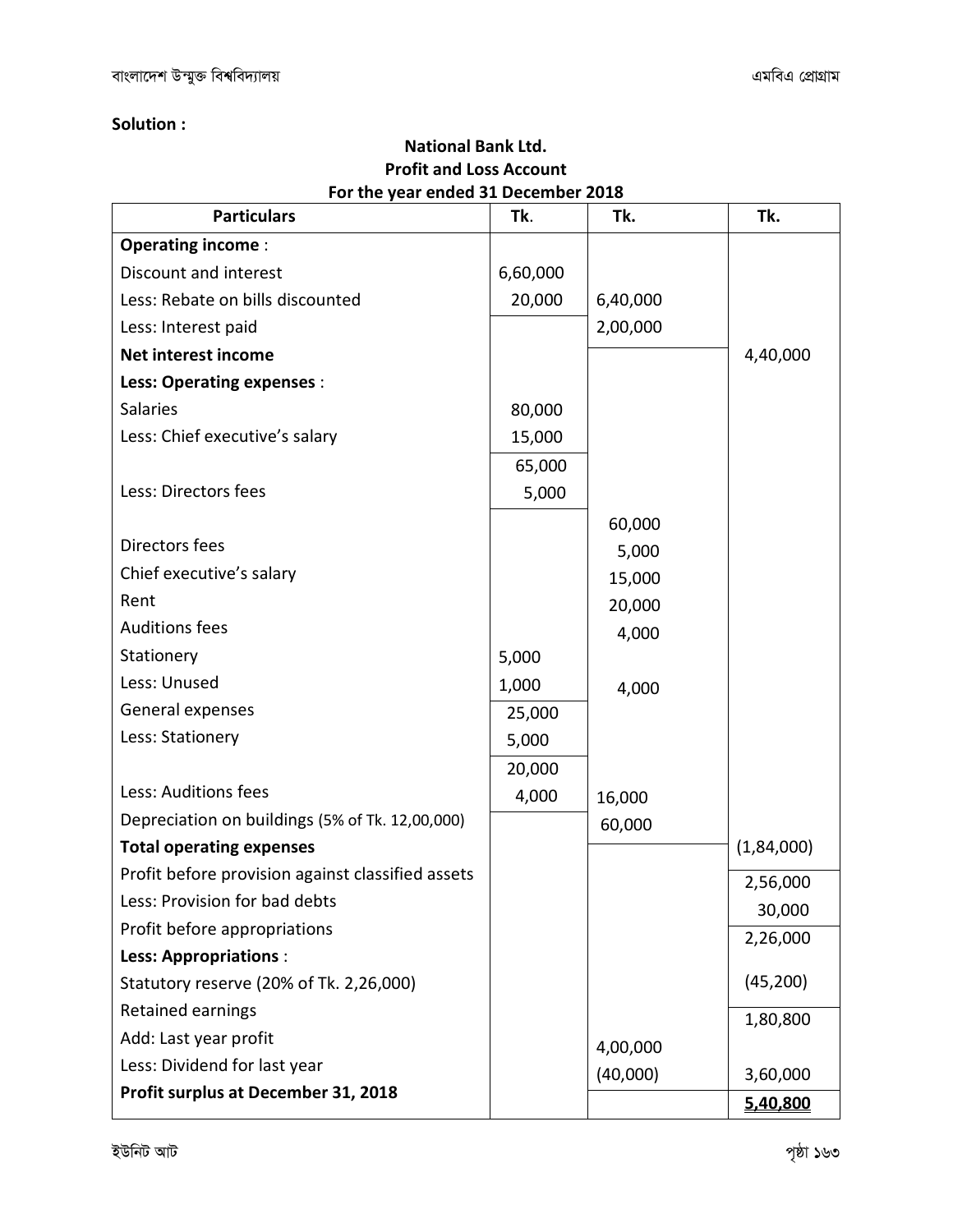### **National Bank Ltd.**

### **Balance Sheet**

## **As at 31st December, 2018**

| <b>Particulars</b>                                             | Tk.       | Tk.         |
|----------------------------------------------------------------|-----------|-------------|
| <b>Property and Assets:</b>                                    |           |             |
| Cash:                                                          |           |             |
| Cash in hand                                                   | 65,000    |             |
| Cash with Bangladesh Bank                                      | 15,00,000 |             |
| Cash with other Bank                                           | 15,00,000 |             |
|                                                                |           | 30,65,000   |
| Money at call and short notice                                 |           | 17,20,000   |
| Investments                                                    |           | 20,00,000   |
| Loan and advances:                                             |           |             |
| Loan cash credit and overdrafts                                | 70,00,000 |             |
| Bills purchased and discounted                                 | 7,00,000  |             |
| <b>Premises and fixed assets:</b>                              |           | 77,00,000   |
| <b>Buildings</b>                                               | 12,00,000 |             |
| Less: Depreciation                                             | 60,000    | 11,40,000   |
| Other assets:                                                  |           | 1,000       |
| Unused stationery                                              |           |             |
| <b>Total assets</b>                                            |           | 15,62,6000  |
| Liabilities and Shareholders' equity                           |           |             |
| Liabilities:                                                   |           |             |
| Borrowing from other Banks, financial institutions and agents: |           |             |
| Loans from other banks                                         |           | 6,00,000    |
| <b>Deposits and other accounts:</b>                            |           |             |
| Fixed deposit accounts                                         | 9,00,000  |             |
| Savings deposit accounts                                       | 40,00,000 |             |
| <b>Current accounts</b>                                        | 70,00,000 |             |
| <b>Bills payable</b>                                           |           | 1,19,00,000 |
| <b>Other liabilities:</b>                                      |           | 10,00,000   |
| Rebate on bills discounted                                     | 20,000    |             |
| Unclaimed dividend                                             | 30,000    |             |
| Accounts payable                                               |           |             |
| Provision for bad debts                                        | 40,000    |             |
| <b>Total liabilities</b>                                       | 30,000    | 1,20,000    |
| Shareholder's equity:                                          |           | 1,36,20,000 |
| Paid up capital                                                | 10,20,000 |             |
| Reserve fund<br>4,00,000                                       |           |             |
| Add: Addition<br>45,200                                        | 4,45,200  |             |
| Profit surplus (As per profit and loss account)                | 5,40,800  | 20,06,000   |
| Total shareholders' equity                                     |           |             |
| <b>Total Liabilities and Shareholders' Equity</b>              |           | 15,62,6000  |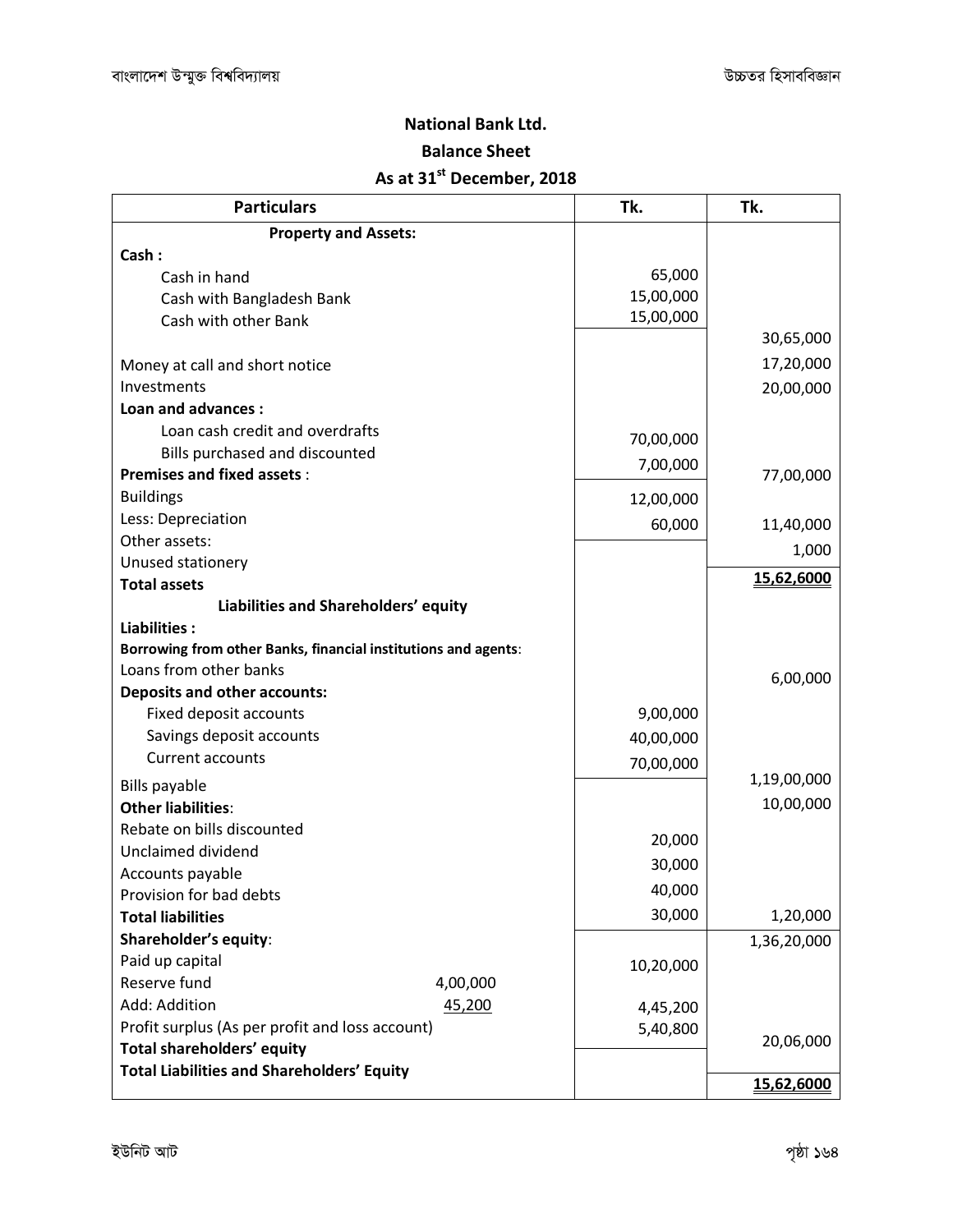**Example 02 : Following** is the trial balance of the XYZ Bank Limited as at 31<sup>st</sup> December, 2018. **Dr. Cr.**

| .                                     |                  |                                         | w.        |
|---------------------------------------|------------------|-----------------------------------------|-----------|
| <b>Account titles</b>                 | Tk.              | <b>Account titles</b>                   | Tk.       |
| credit<br>cash<br>and<br>Loans,       | 3,85,000         | Subscribed<br>capital<br>(50,000)       | 6,00,000  |
| overdrafts                            | 50,000           | equity share of Tk. 10 each fully paid) |           |
| Premises                              | 4,00,000         | Reserve fund                            | 2,50,000  |
| Government securities                 | 27,200           | Current deposits                        | 1,00,000  |
|                                       |                  | <b>Fixed deposits</b>                   | 1,25,000  |
| General expense                       | 2,300            | Savings deposits                        | 50,000    |
| Rent, rates and taxes                 | 1,800            | Profit and loss account                 | 16,000    |
| Directors fees                        | 46,000           |                                         |           |
| Bills purchase and discounted         | 28,200           | $(01-01-18)$                            |           |
| <b>Salaries</b>                       | 8,500            | Interest and discount                   | 1,28,000  |
| Stock of stationery                   | 17,000           | Recurring deposits                      | 20,000    |
| Interim dividend paid                 | 50,000           |                                         |           |
| <b>Shares</b>                         | 1,93,000         |                                         |           |
| Cash in hand and with Bangladesh Bank | 80,000           |                                         |           |
| Money at call and short notice        | <u>12,89,000</u> |                                         | 12.89.000 |

You are required to prepare profit and loss account and balance sheet in the prescribed form after taking into account of the following information.

- 1. Provision for bad and doubtful debts required Tk. 10,000.
- 2. Interest accrued on investment Tk. 5,000.
- 3. Unexpired discount Tk. 530.
- 4. 4% interim dividend was actually declared.
- 5. Endorsement made on behalf of customers Tk. 1,00,000.
- 6. Authorized capital was 80,000 equity shares of Tk. 10 each.
- 7. Tk. 10,000 was added to the premises during the year. Depreciation  $@$  5% on the opening balance is required.

### **Solution :**

### **XYZ Bank Limited Profit and Loss Account For the year ended 31st December, 2018**

| Tk.      | Tk.      |
|----------|----------|
|          |          |
| 1,28,000 |          |
| 530      |          |
|          | 1,27,470 |
|          | 5,000    |
|          | 1,32,470 |
|          |          |
|          |          |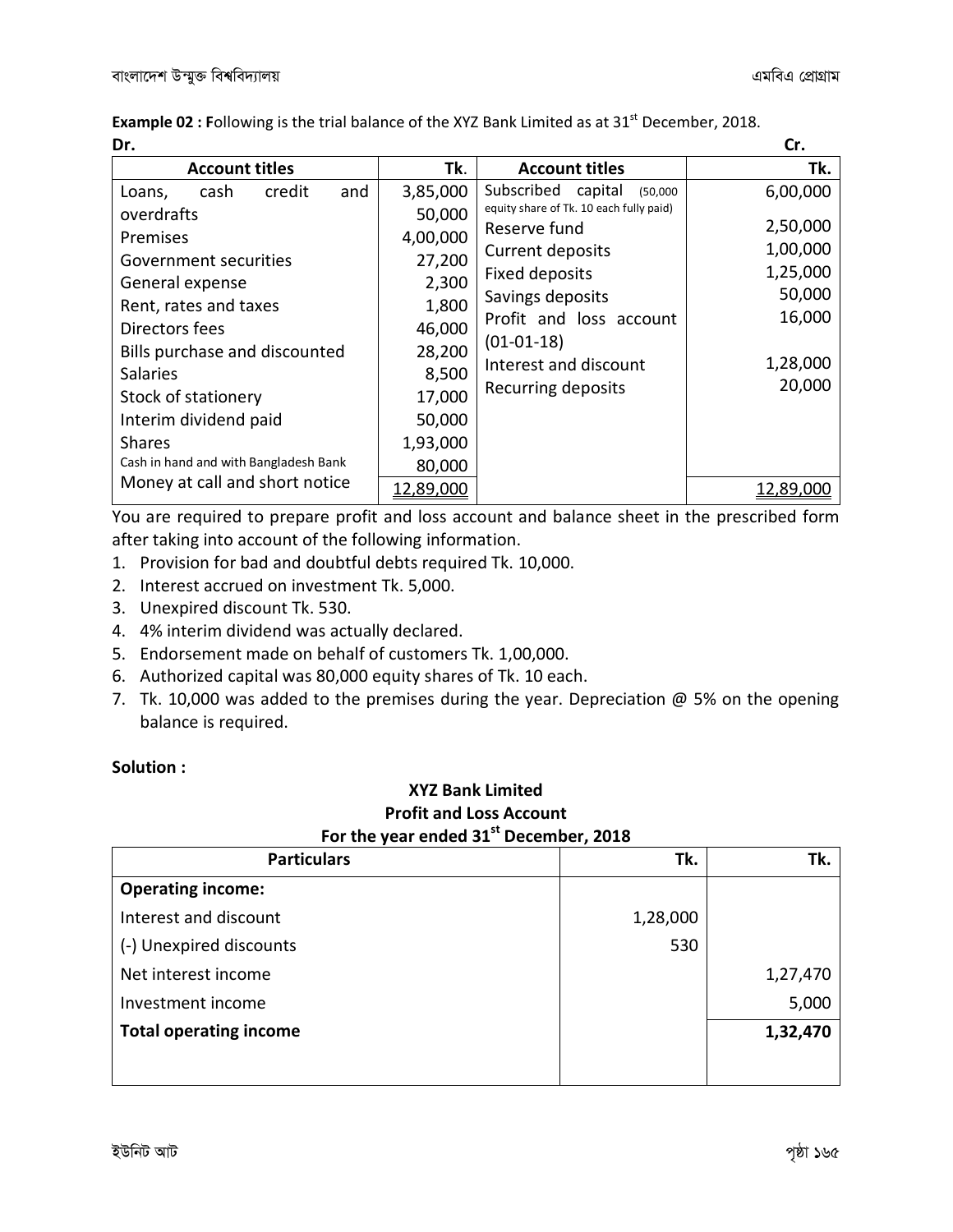| <b>Particulars</b>                                    | Tk.    | Tk.    |
|-------------------------------------------------------|--------|--------|
| Less: Operating expenses:                             |        |        |
| <b>Salaries</b>                                       | 28,200 |        |
| General expense                                       | 27,200 |        |
| Rent rates and taxes                                  | 2,300  |        |
| Directors fees                                        | 1,800  |        |
| Depreciation on premises (40,000×5%)                  | 2,000  | 61,500 |
| <b>Total operating expenses</b>                       |        | 70,970 |
| Profit before provision against classified assets     |        | 10,000 |
| Less: Provision for bad debts                         |        | 60,970 |
| <b>Profit before appropriations</b>                   |        |        |
| <b>Less: Appropriations:</b>                          |        |        |
| Statutory reserve (20% of Tk. Profit i.e. Tk. 60,970) | 12,194 |        |
| Dividend (4% of Tk. 5,00,000)                         | 20,000 | 32,194 |
| Retained profit for the year                          |        | 28,776 |
| Add: Last year profit                                 |        | 16,000 |
| <b>Profit surplus at December 31, 2018</b>            |        |        |

### **XYZ Bank Limited Balance Sheet As at 31st December, 2018**

| Particular's                          | Tk. | Tk.      | Tk.       |
|---------------------------------------|-----|----------|-----------|
| <b>Property and Assets</b>            |     |          |           |
| Cash:                                 |     |          |           |
| Cash in hand and Bank with Bangladesh |     |          | 1,93,000  |
| Money at call and short notice        |     |          | 80,000    |
| Investments:                          |     |          |           |
| Govt. Securities                      |     | 4,00,000 |           |
| <b>Shares</b>                         |     | 50,000   | 4,50,000  |
| Loans and advances :                  |     |          |           |
| Loan cash credit and overdrafts       |     | 3,85,000 |           |
| Bill purchased and discounted         |     | 46,000   | 4,31,000  |
| <b>Premises and fixed assets:</b>     |     |          |           |
| Premises                              |     | 50,000   |           |
| Less: Depreciation                    |     | 2,000    | 48,000    |
| Other assets :                        |     |          |           |
| Accrued interest on investment        |     | 5,000    |           |
| Stock of stationery                   |     | 8,500    | 13,500    |
| <b>Total Assets</b>                   |     |          | 12,15,500 |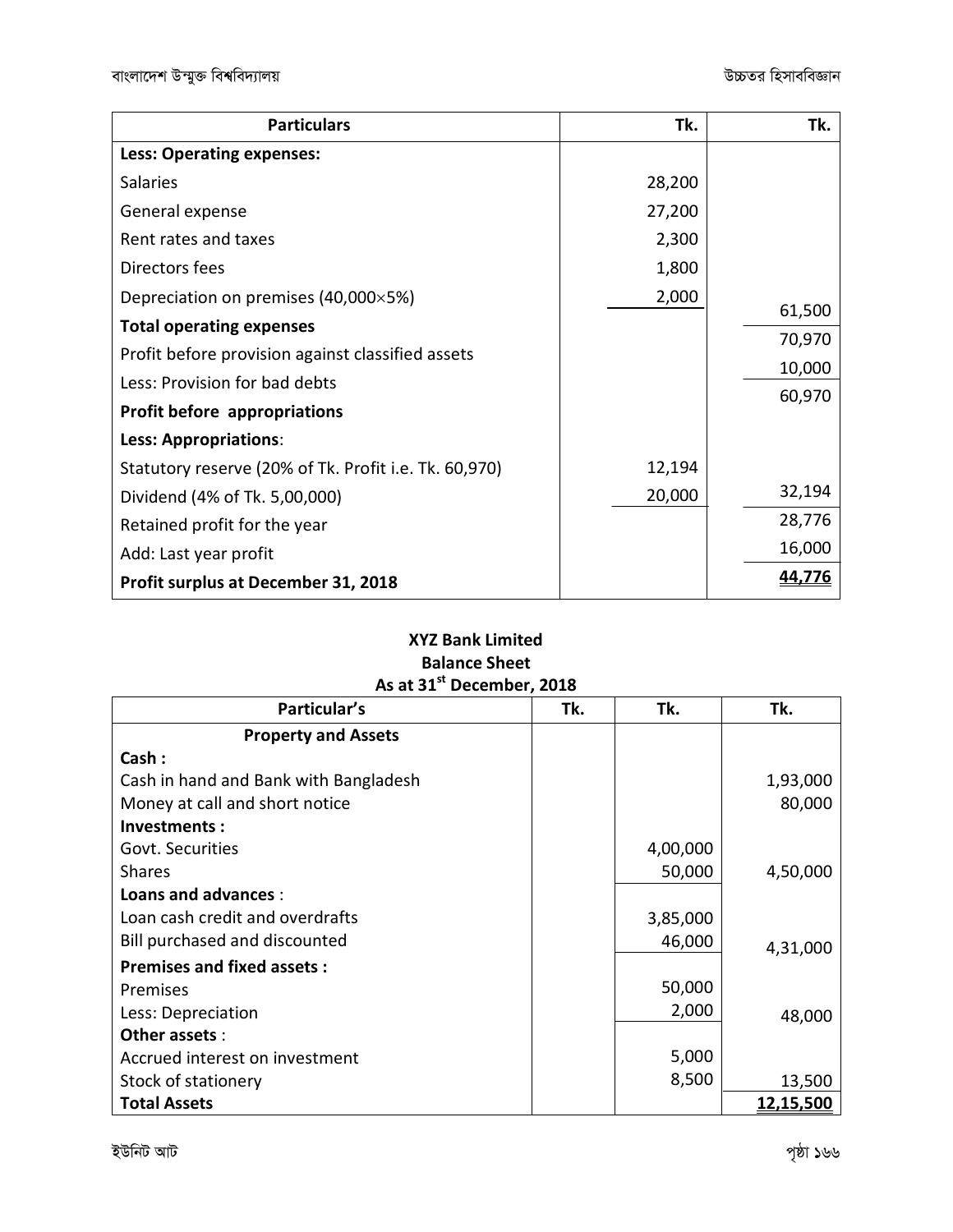| Liabilities and Shareholders' Equity              |          |          |           |
|---------------------------------------------------|----------|----------|-----------|
| Liabilities:                                      |          |          |           |
| <b>Deposits and other accounts:</b>               |          |          |           |
| Fixed deposits                                    |          | 1,25,000 |           |
| Savings deposits                                  |          | 50,000   |           |
| Current deposits                                  |          | 1,00,000 |           |
| Recurring deposits                                |          | 20,000   |           |
| <b>Other liabilities:</b>                         |          |          | 2,95,000  |
| Unexpired discount                                |          | 530      |           |
| Unpaid interim dividend [(4% × 5,00,000) -17,000] |          | 3,000    |           |
| Provision for bad debts                           |          | 10,000   | 13,530    |
| <b>Total liabilities</b>                          |          |          | 3,08,530  |
| <b>Shareholders equity:</b>                       |          |          |           |
| Paid up capital                                   |          | 6,00,000 |           |
| Reserve fund                                      | 2,50,000 |          |           |
| Add: Addition                                     | 12,194   | 2,62,194 |           |
| Profit and loss account surplus                   |          | 44,776   |           |
| Total shareholders' equity                        |          |          | 9,06,970  |
| <b>Total liabilities and shareholders equity</b>  |          |          |           |
|                                                   |          |          | 12,15,500 |
| Contra items                                      |          |          |           |

| <b>Off Balance Sheet items:</b> | Tk.      |
|---------------------------------|----------|
| Contingency liabilities:        |          |
| Acceptances and endorsement     | 1,00.000 |

**Example 3 :** From the following account balances of ABC Bank Limited, prepare profit and loss account and balance sheet.

| Current deposits                           | 5,55,00,000 | Profit & loss A/c:                  |             |
|--------------------------------------------|-------------|-------------------------------------|-------------|
| Savings accounts                           | 1,45,20,000 | Opening balance                     | 8,52,000    |
| Fixed & time deposits                      | 3,71,80,000 | Cash in hand                        | 4,87,500    |
| Sundry creditors                           | 4,55,000    | Cash with Bangladesh Banks          | 68,69,500   |
| Debts due to Banks, secured by investments | 1,26,00,000 | <b>Bills for collections</b>        | 2,21,00,000 |
| <b>Bills receivable</b>                    | 2,21,00,000 | Liability for customers acceptances | 1,11,68,000 |
| Customers liability for acceptance         | 1,11,68,000 | Investment in treasury bills        | 5,52,00,000 |
| Rebate on bills discounted                 | 15,000      | Investments in shares               | 47,00,000   |
| Branch adjustment (credit)                 | 45,55,000   | Interest accrued on investments     | 12,80,000   |
| Reserve fund                               | 1,00,00,000 | Cash credit & loans                 | 4,41,00,000 |
| Dividend equalization fund                 | 25,00,000   | Bills purchase & discounted         | 3,31,00,000 |
| Capital: 2,00,000 shares of Tk. 80         |             | Furniture fixtures & Equipment      | 5,00,000    |
| each Tk. 50 per share paid                 | 1,00,00,000 | Depreciation                        | 5,00,000    |
| Interest & discount received               | 60,00,000   | Interest paid                       | 14,00,000   |
| Exchange & commission (Cr.)                | 17,00,000   | Exchange & commission paid          | 1,00,000    |
| General charge recovered                   | 60,000      | <b>Salaries</b>                     | 24,00,000   |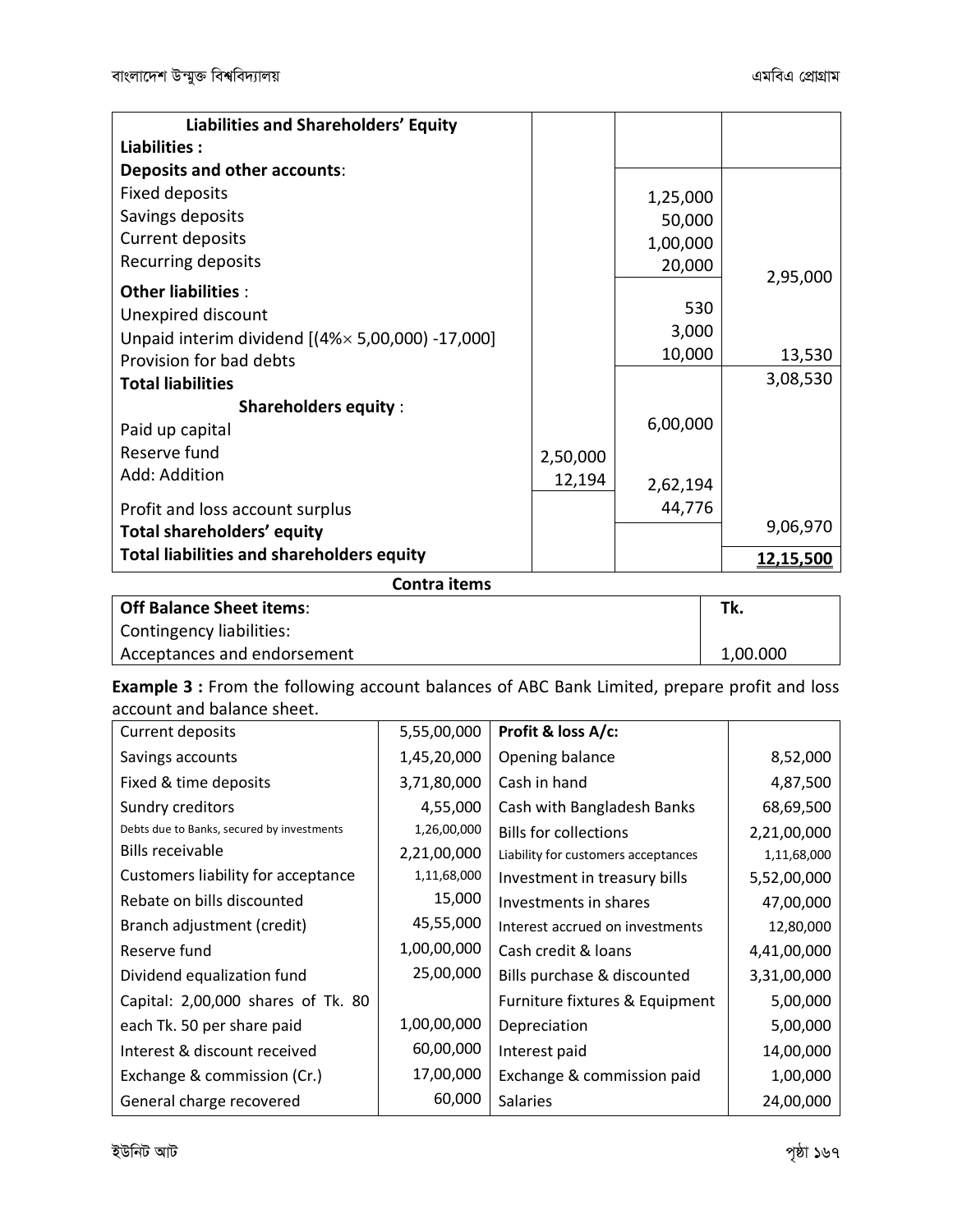| Directors fees              | 1,00,000  |
|-----------------------------|-----------|
| Stationery & advertisements | 4,00,000  |
| Miscellaneous expenses      | 3,00,000  |
| Land & building             | 30,00,000 |
| Money at call               | 15,00,000 |

### **Solution :**

## **ABC Bank Ltd. Profit & Loss Account**

For the year ended  $31<sup>st</sup>$  ... ... 20...

| Dr.                               |           |                              | Cr.       |
|-----------------------------------|-----------|------------------------------|-----------|
| Particulars                       | Taka      | Particulars                  | Taka      |
| Interest paid                     | 14,00,000 | Interest & discount received | 60,00,000 |
| <b>Salaries</b>                   | 24,00,000 | Exchange & commission        | 17,00,000 |
| Directors fees                    | 1,00,000  | General charge recovered     | 60,000    |
| Exchange and commission           | 1,00,000  |                              |           |
| Stationery & advertisements       | 4,00,000  |                              |           |
| Miscellaneous Expenses            | 3,00,000  |                              |           |
| Depreciation                      | 5,00,000  |                              |           |
| Net Profit transferred to balance | 25,60,000 |                              |           |
| sheet                             |           |                              |           |
|                                   | 77,60,000 |                              | 77,60,000 |

### **ABC Bank Ltd. Balance sheet of a Bank**

|  | As at $31^{st}$ December  20 |  |
|--|------------------------------|--|
|  |                              |  |

| <b>Capital &amp; liabilities</b>  | Tk.          | <b>Property &amp; assets</b>                                | Tk.         |
|-----------------------------------|--------------|-------------------------------------------------------------|-------------|
| Capital:                          |              | Cash in hand                                                | 4,87,500    |
| <b>Authorised capital:</b>        |              | Cash with Bangladesh Banks                                  | 68,69,500   |
| Shares @ Tk.  each                | <u> </u>     | Money at call                                               | 15,00,000   |
| Issued and subseribed capital:    |              | Investments:                                                |             |
| 2,00,000 shares @ Tk. 80 each     | 1,60,00,000  | 5,52,00,000<br>i) Treasury bills                            |             |
| Called & paid up capital :        |              | ii) Shares purchase                                         |             |
| 2,00,000 shares @ 100 each, T. 50 |              | 47,00,000                                                   |             |
| each called                       |              | <b>Advances:</b>                                            | 5,99,00,000 |
| Reserve fund                      | 1,00,00,000  | i) Cash credit & loans                                      |             |
| Dividend equalisation fund        | 1,00,00,000  | 4,41,00,000                                                 |             |
| <b>Deposit Account:</b>           | 25,00,000    | $\overline{11}$ ) Bills purchase & discounted $3,31,00,000$ | 7,72,00,000 |
| i) Fixed & time deposits          |              | Bills Receivable being bills for                            |             |
| 3,71,80,000                       |              | collection as per contra                                    | 2,21,00,000 |
| ii) Savings account               |              | for<br>liability<br>Customers                               |             |
| 1,45,20,000                       |              | acceptances as per contra                                   | 1,11,68,000 |
| iii) Current deposits             |              | Land & Building                                             | 30,00,000   |
| 5,55,00,000                       | 10,72,00,000 | Furniture, fixtures & equipment                             | 5,00,000    |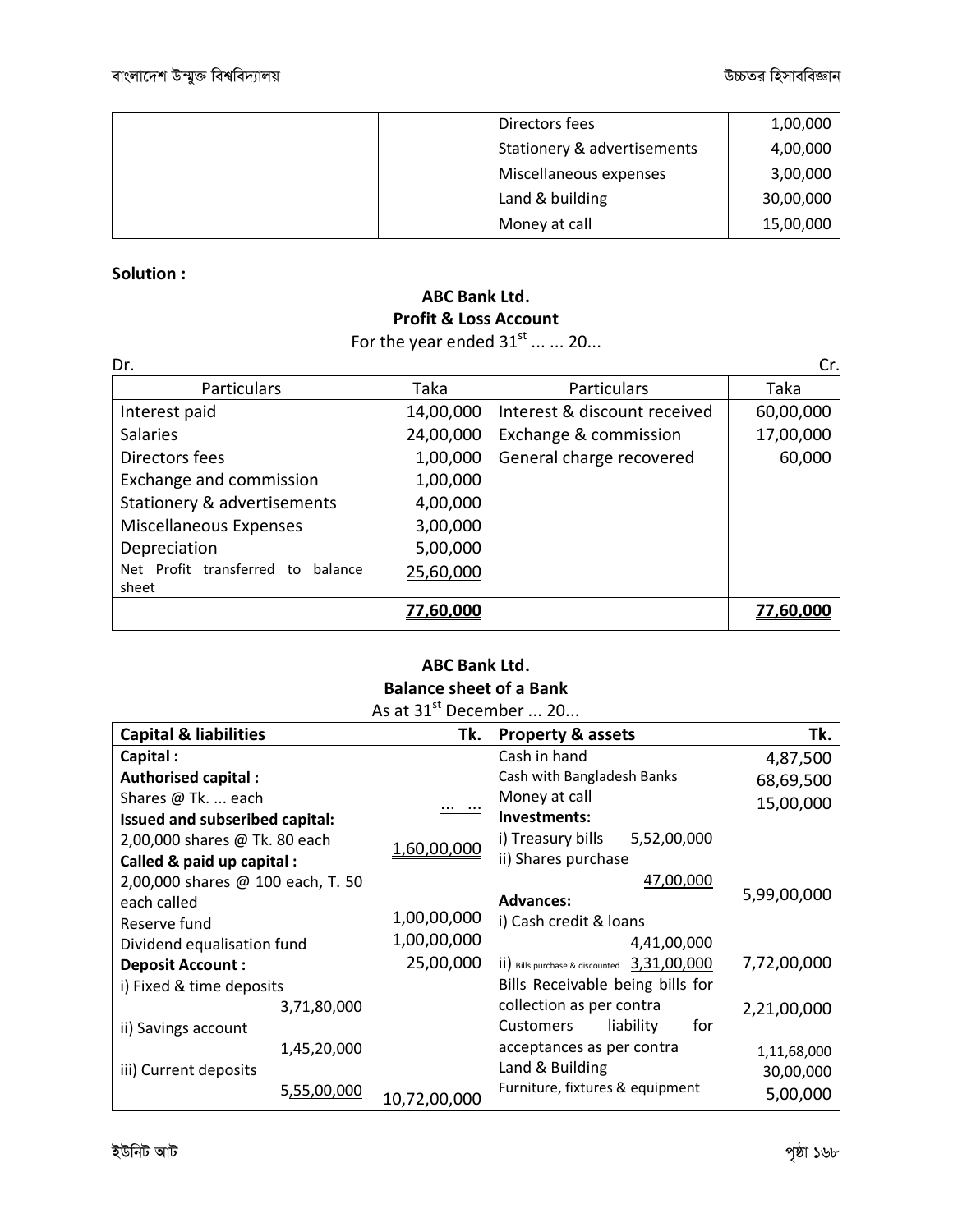| <b>Borrowing:</b>                  |              | Other assets:                          |              |
|------------------------------------|--------------|----------------------------------------|--------------|
| i) Debts due to bank secured by    |              | Interest<br>i)<br>account<br><b>on</b> |              |
| investments                        | 1,26,00,000  | investments                            | 12,80,000    |
| Bills for collection being bills   |              |                                        |              |
| receivable as per contra           | 2,21,00,000  |                                        |              |
| <b>Others liabilities</b>          |              |                                        |              |
| i) Sundry creditors 4,55,000       |              |                                        |              |
| ii) Rebate on bills discounted     |              |                                        |              |
| 15,000                             |              |                                        |              |
| iii) Branch adjustment             |              |                                        |              |
| 45,55,000                          | 50,25,000    |                                        |              |
| Liability<br>for<br>customers      |              |                                        |              |
| acceptance as per contra           | 1,11,68,000  |                                        |              |
| Profit & loss A/c balance :        |              |                                        |              |
| Last year profit<br>8,52,000       |              |                                        |              |
| Add: current year profit 25,60,000 |              |                                        |              |
|                                    | 34,12,000    |                                        |              |
|                                    | 18,40,05,000 |                                        | 18,40,05,000 |

### $\sqrt{\text{C}}$ সারসংক্ষেপ:

ব্যাংকিং প্রতিষ্ঠান জনসাধারণের নিকট হতে আমানত সংগ্রহ, ঋণদান, নোট ইস্যু ইত্যাদি কর্মকাণ্ডের মাধ্যমে দেশের<br>অর্থনৈতিক উন্নয়নে ভূমিকা রাখে। লাভ লোকসান হিসাব এবং স্থিতিপত্র তৈরি করে আমরা ব্যাংকের আর্থিক অবস্থা নির্ণয় করতে পারি।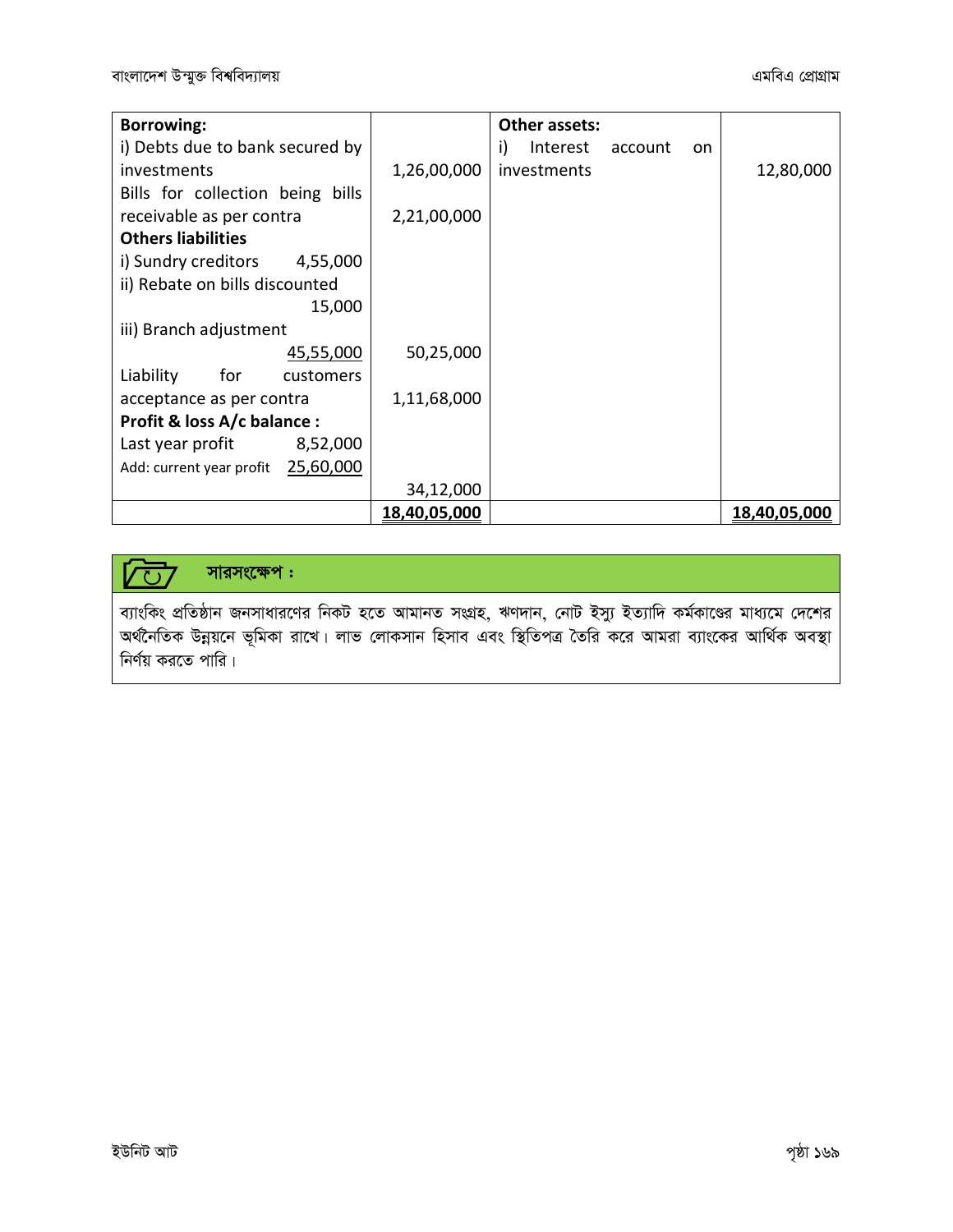### *ইউনিট মুল্যায়ন*

- *1| e¨vs‡Ki msÁv w`b| e¨vs‡Ki cÖ‡qvRbxq wnmv‡ei eBmg~‡ni bvg wjLyb| (*Define bank. Mention the name of necessary books of accounts of a bank)
- *2| e¨vs‡Ki Avq I e¨‡qi LvZmg~n D‡jøL Kiæb| (*Mention the heads of income and expenditures of a bank)
- *3| DØ"Ëc‡Îi m¤ú` I m¤úwË As‡ki `dv¸‡jvi bvg wjLyb| (*Write the name of items includes the assets and properties part of the balance sheet)
- $8$  | টীকা লিখন :

ক) ব্যাংক কোম্পানির নগদ প্রবাহ বিবরণী খ) ব্যাংক কোম্পানির মূলধন পরিবর্তন বিবরণী গ) ব্যাংক কোম্পানির *Zvij¨ msµvšÍ weeiYx* (Write short note on: (a) Cash flow statement of a Banking Company (b) Changes in equity statement (c) Liquidity statement of a Banking Company

5. From the following trial balance of Agrani Bank Limited, you are required to prepare the profit and loss account for the year ended  $31<sup>st</sup>$  December 2018 and a balance sheet as on that date:

| Dr.<br>Cr.                                        |                    |                                |             |
|---------------------------------------------------|--------------------|--------------------------------|-------------|
| <b>Accounts title</b>                             | Tk.                | <b>Accounts title</b>          | Tk.         |
| Money at call and short notice                    | 15,20,000          | Share capital (10,000          | 10,20,000   |
| Investment                                        | 10,00,000          | share of Tk. 10 each)          |             |
| Interest paid                                     | 2,00,000           | Reserve fund                   | 3,00,000    |
| Salaries (including salaries of Managing Director | 50,000             | <b>Fixed deposit accounts</b>  | 5,00,000    |
| Tk. 15,000 and Directors fees Tk. 5,000)          |                    | Savings deposit accounts       | 20,00,000   |
| Rent                                              | 20,000             | <b>Current accounts</b>        | 50,00,000   |
| General expenses (including stationery            | 25,000             | <b>Loan from Banks</b>         | 6,00,000    |
| Tk. 5,000 and auditors fees Tk. 4,000)            |                    | <b>Discount and interest</b>   | 6,30,000    |
| Dividend relating to 2017                         | 40,000             | <b>Bills payable</b>           | 5,00,000    |
| <b>Buildings</b>                                  | 12,00,000          | Unclaimed dividend             | 30,000      |
| Cash in hand                                      | 65,000             | Accounts payable               | 40,000      |
| Cash with Bangladesh Bank                         | 10,00,000          | <b>Profit and loss account</b> | 4,00,000    |
| Cash with other Bank                              | 12,00,000          | (1/1/2018)                     |             |
| <b>Bills purchased and discounted</b>             | 7,00,000           |                                |             |
| Loan, cash credit and overdraft                   | 40,00,000          |                                |             |
|                                                   | <u>1,10,20,000</u> |                                | 1,10,20,000 |

### **Adjustments:**

- 1. Rebate on unexpected bills purchases and discounted was Tk. 10,000.
- 2. Provide 20% depreciation on buildings.
- 3. It is essential to proved Tk. 29,000 as provision for bad debts.
- 4. The value of stationery on  $31<sup>st</sup>$  December, 2018 was Tk. 500.
- 5. The market price of investments was Tk. 20,00,000 on 31-12-2018.